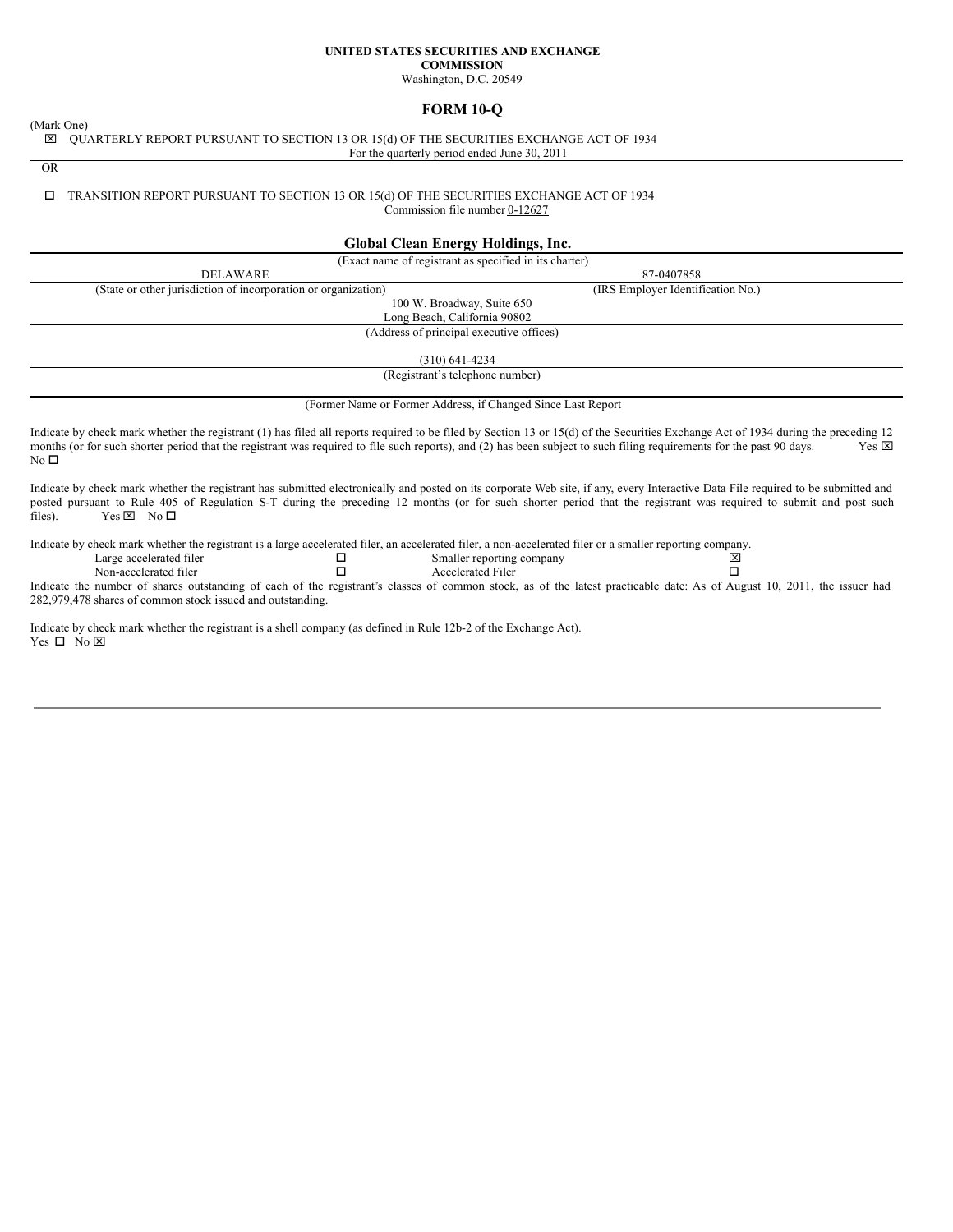# **GLOBAL CLEAN ENERGY HOLDINGS, INC.**

# **For the quarter ended June 30, 2011**

# **FORM 10-Q**

## **TABLE OF CONTENTS**

| <b>PARTI</b>   |                                                                                                |    |
|----------------|------------------------------------------------------------------------------------------------|----|
|                | ITEM 1. FINANCIAL STATEMENTS.                                                                  |    |
|                | ITEM 2. MANAGEMENTS' DISCUSSION AND ANALYSIS OF FINANCIAL CONDITION AND RESULTS OF OPERATIONS. | 15 |
|                | ITEM 3. QUANTITATIVE AND QUALITATIVE DISCLOSURES ABOUT MARKET RISK.                            | 20 |
|                | ITEM 4. CONTROLS AND PROCEDURES.                                                               | 20 |
| <b>PART II</b> |                                                                                                | 21 |
|                | ITEM 1. LEGAL PROCEEDINGS.                                                                     | 21 |
|                | <b>ITEM 1A. RISK FACTORS.</b>                                                                  | 21 |
|                | ITEM 2. UNREGISTERED SALES OF EQUITY SECURITIES AND USE OF PROCEEDS.                           | 21 |
|                | ITEM 3. DEFAULTS UPON SENIOR SECURITIES.                                                       | 22 |
|                | ITEM 4. REMOVED AND RESERVED.                                                                  | 22 |
|                | <b>ITEM 5. OTHER INFORMATION</b>                                                               | 22 |
|                | <b>ITEM 6. EXHIBITS</b>                                                                        | 22 |
|                |                                                                                                |    |

i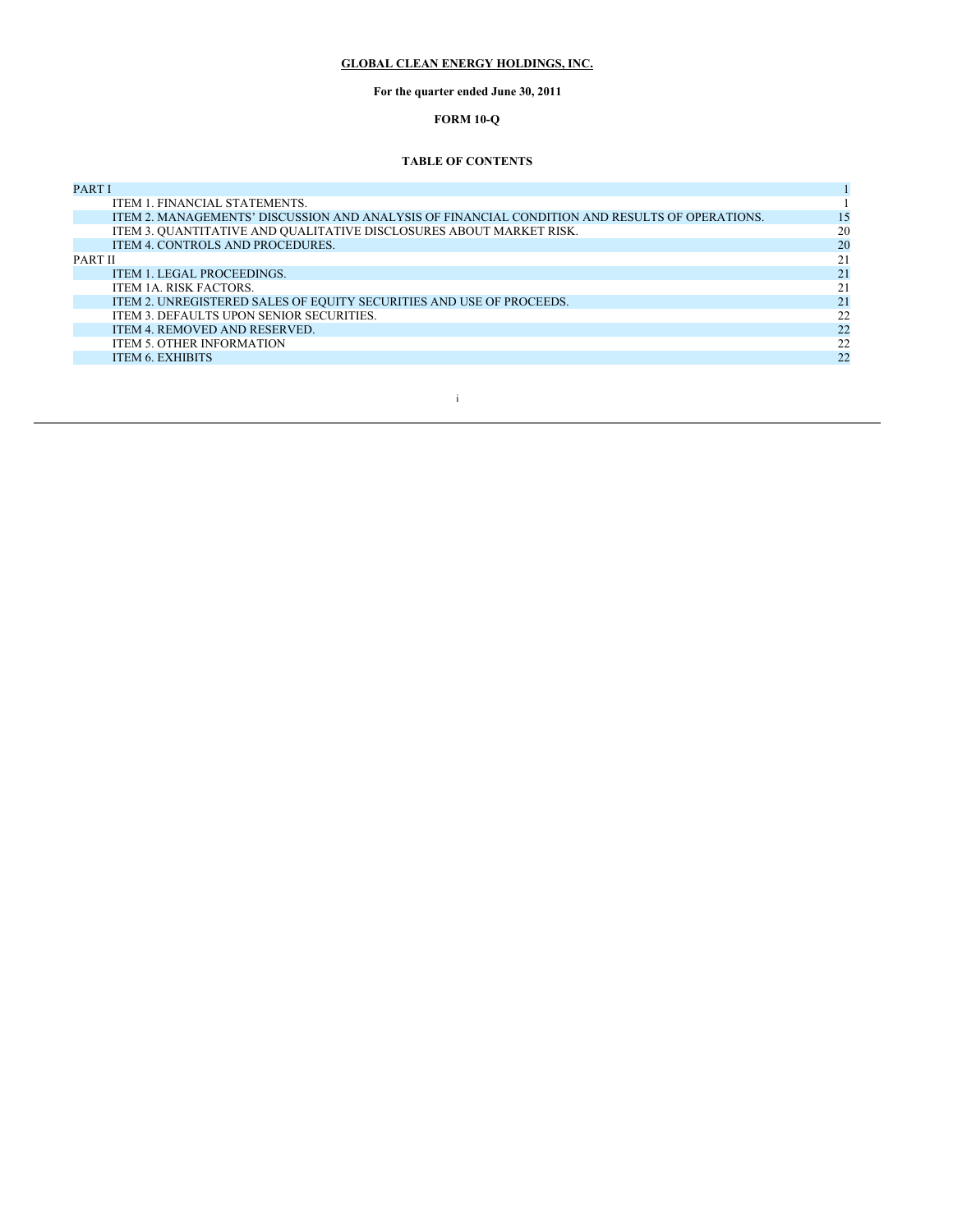# **PART I**

# **ITEM 1. FINANCIAL STATEMENTS.**

#### **GLOBAL CLEAN ENERGY HOLDINGS, INC. AND SUBSIDIARIES CONDENSED CONSOLIDATED BALANCE SHEETS (Unaudited)**

|                                                                         | <b>June 30,</b><br>2011 |                          | December 31,<br>2010 |                          |
|-------------------------------------------------------------------------|-------------------------|--------------------------|----------------------|--------------------------|
| <b>ASSETS</b>                                                           |                         |                          |                      |                          |
| <b>CURRENT ASSETS</b>                                                   |                         |                          |                      |                          |
| Cash and cash equivalents                                               | $\mathbb{S}$            | 1,135,433                | S                    | 1,096,618                |
| Accounts receivable                                                     |                         | 7,478                    |                      | 6,428                    |
| Inventory                                                               |                         | 84,615                   |                      | 11,706                   |
| Other current assets                                                    |                         | 372,906                  |                      | 248,711                  |
| <b>Total Current Assets</b>                                             |                         | 1,600,432                |                      | 1,363,463                |
| PROPERTY AND EQUIPMENT, NET                                             |                         | 9,790,822                |                      | 8,103,537                |
| <b>INVESTMENT HELD FOR SALE</b>                                         |                         | 278,552                  |                      | 292,350                  |
| <b>DEFERRED GROWING COST</b>                                            |                         | 2,306,182                |                      | 1,244,419                |
| <b>OTHER NONCURRENT ASSETS</b>                                          |                         | 24,175                   |                      | 11,243                   |
| <b>TOTAL ASSETS</b>                                                     | \$                      | 14,000,163               | S                    | 11,015,012               |
| <b>LIABILITIES AND EQUITY (DEFICIT)</b>                                 |                         |                          |                      |                          |
| <b>CURRENT LIABILITIES</b>                                              |                         |                          |                      |                          |
| Accounts payable                                                        | $\mathbb{S}$            | 1,868,767                | $\mathbb{S}$         | 1,837,788                |
| Accrued payroll and payroll taxes                                       |                         | 1,798,427                |                      | 1,686,465                |
| Accrued interest payable                                                |                         | 1,384,117                |                      | 1,154,943                |
| Accrued return on noncontrolling interest                               |                         | 2,107,450                |                      | 1,452,744                |
| Capital lease liability                                                 |                         | 33,555                   |                      | 47,139                   |
| Notes payable to shareholders                                           |                         | 26,000                   |                      | 26,000                   |
| Convertible notes payable                                               |                         | 193,200                  |                      | 193,200                  |
| <b>Total Current Liabilities</b>                                        |                         | 7,411,516                |                      | 6,398,279                |
|                                                                         |                         |                          |                      |                          |
| <b>LONG-TERM LIABILITIES</b>                                            |                         |                          |                      |                          |
| Long term capital lease liability                                       |                         | 96,212                   |                      | 98,372                   |
| Convertible notes payable                                               |                         | 567,000                  |                      | 567,000                  |
| Mortgage notes payable                                                  |                         | 2,793,934                |                      | 2,793,934                |
| <b>Total Long Term Liabilities</b>                                      |                         | 3,457,146                |                      | 3,459,306                |
| <b>EQUITY (DEFICIT)</b>                                                 |                         |                          |                      |                          |
| Preferred stock - \$0.001 par value; 50,000,000 shares authorized       |                         |                          |                      |                          |
| Series B, convertible; 13,000 shares issued (aggregate liquidation      |                         |                          |                      |                          |
| preference of \$1,300,000)                                              |                         | 13                       |                      | 13                       |
| Common stock, \$0.001 par value; 500,000,000 shares authorized;         |                         |                          |                      |                          |
| 272,979,478 and 270,464,478 shares issued and outstanding, respectively |                         | 272,979                  |                      | 270,464                  |
| Additional paid-in capital                                              |                         | 23,713,670               |                      | 23,580,630               |
| Accumulated deficit                                                     |                         | (27, 386, 816)           |                      | (26,933,430)             |
| Accumulated other comprehensive loss                                    |                         | (5,751)                  |                      | (2,195)                  |
| <b>Total Global Clean Energy Holdings, Inc. Stockholders' Deficit</b>   |                         | (3,405,905)<br>6,537,406 |                      | (3,084,518)<br>4,241,945 |
| <b>Noncontrolling interests</b>                                         |                         | 3,131,501                |                      |                          |
| Total equity (deficit)                                                  |                         |                          |                      | 1,157,427                |
| <b>TOTAL LIABILITIES AND EQUITY (DEFICIT)</b>                           | \$                      | 14,000,163               | \$                   | 11,015,012               |

The accompanying notes are an integral part of these condensed unaudited consolidated financial statements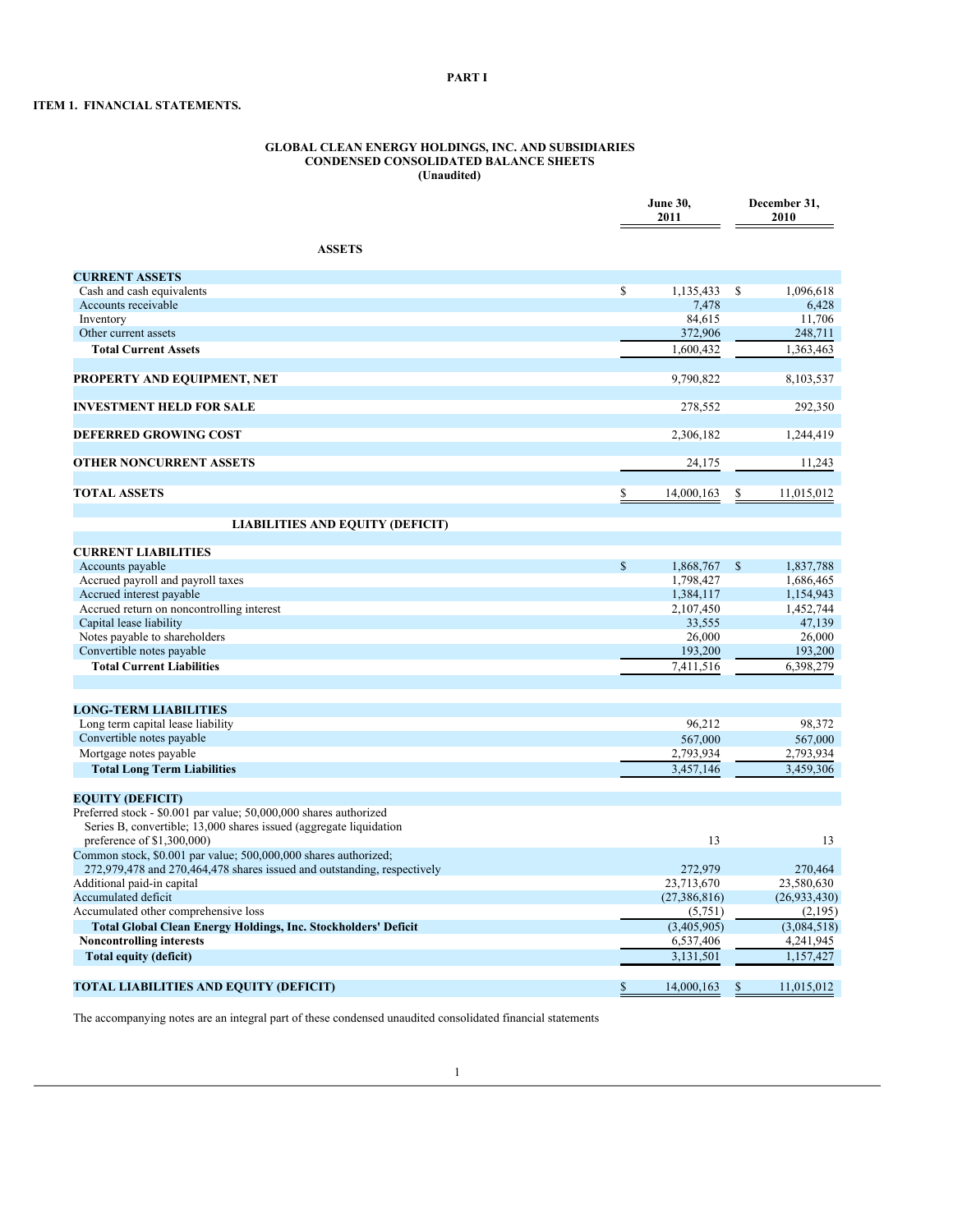#### **GLOBAL CLEAN ENERGY HOLDINGS, INC. AND SUBSIDIARIES CONDENSED CONSOLIDATED STATEMENTS OF OPERATIONS (Unaudited)**

|                                                                                           | <b>For the Three Months Ended</b><br><b>June 30,</b> |             | <b>For the Six Months Ended</b><br><b>June 30,</b> |             |      |                 |               |             |
|-------------------------------------------------------------------------------------------|------------------------------------------------------|-------------|----------------------------------------------------|-------------|------|-----------------|---------------|-------------|
|                                                                                           | 2011                                                 |             | 2010                                               |             | 2011 |                 | 2010          |             |
| Revenue                                                                                   | \$                                                   | 111,328     | \$                                                 | 71,864      | \$   | 371,552         | \$            | 204,717     |
| <b>Operating Expenses</b>                                                                 |                                                      |             |                                                    |             |      |                 |               |             |
| General and administrative                                                                |                                                      | 518,665     |                                                    | 490,333     |      | 1,089,194       |               | 1,251,992   |
| Plantation operating costs                                                                |                                                      | 18,140      |                                                    | 174,430     |      | 126,371         |               | 449,438     |
| <b>Total Operating Expenses</b>                                                           |                                                      | 536,805     |                                                    | 664,763     |      | 1,215,565       |               | 1,701,430   |
| <b>Loss from Operations</b>                                                               |                                                      | (425, 477)  |                                                    | (592, 899)  |      | (844, 013)      |               | (1,496,713) |
| Other Income (Expenses)                                                                   |                                                      |             |                                                    |             |      |                 |               |             |
| Interest income                                                                           |                                                      | 29          |                                                    | 22          |      | 48              |               | 27          |
| Interest expense                                                                          |                                                      | (124, 272)  |                                                    | (105, 235)  |      | (264, 068)      |               | (197, 665)  |
| Gain on settlement of liabilities                                                         |                                                      |             |                                                    | 405,530     |      |                 |               | 600,802     |
| Foreign currency transaction adjustments                                                  |                                                      |             |                                                    | 38          |      | 2,440           |               | (7,517)     |
| Total Other Income (Expenses)                                                             |                                                      | (124, 243)  |                                                    | 300,355     |      | (261, 580)      |               | 395,647     |
| <b>Loss from Continuing Operations</b>                                                    |                                                      | (549, 720)  |                                                    | (292, 544)  |      | (1, 105, 593)   |               | (1,101,066) |
| Income (Loss) from Discontinued Operations                                                |                                                      | (9,421)     |                                                    | 36,026      |      | (32, 214)       |               | 60,873      |
| Net Loss                                                                                  |                                                      | (559, 141)  |                                                    | (256, 518)  |      | (1, 137, 807)   |               | (1,040,193) |
| Net Loss Attributable to the Noncontrolling Interest                                      |                                                      | (310, 232)  |                                                    | (339, 396)  |      | (684, 422)      |               | (740, 693)  |
| Net Income(Loss) attributable to Global Clean Energy Holdings, Inc.                       | \$                                                   | (248,909)   | \$                                                 | 82,878      | \$   | (453, 385)      | \$            | (299, 500)  |
| <b>Amounts attributable to Global Clean Energy</b><br>Holdings, Inc. common shareholders: |                                                      |             |                                                    |             |      |                 |               |             |
| Income(Loss) from Continuing Operations                                                   | \$                                                   | (239, 488)  | <sup>\$</sup>                                      | 46,852      | \$   | $(421, 171)$ \$ |               | (360, 373)  |
| Income (Loss) from Discontinued Operations                                                |                                                      | (9, 421)    |                                                    | 36,026      |      | (32, 214)       |               | 60,873      |
| Net Income(Loss)                                                                          | \$                                                   | (248,909)   | \$                                                 | 82,878      | \$   | (453, 385)      | \$            | (299, 500)  |
| <b>Basic and Diluted Loss per Common Share:</b>                                           |                                                      |             |                                                    |             |      |                 |               |             |
| Income(Loss) from Continuing Operations                                                   | \$                                                   | (0.0009)    | \$                                                 | 0.0002      | $\$$ | (0.0016)        | $\mathcal{S}$ | (0.0014)    |
| Income (Loss) from Discontinued Operations                                                | \$                                                   | (0.0000)    | \$                                                 | 0.0001      | \$   | (0.0001)        | \$            | 0.0002      |
|                                                                                           |                                                      |             |                                                    |             |      |                 |               |             |
| Net Income(Loss) per Common Share                                                         | \$                                                   | (0.0009)    | \$                                                 | 0.0003      | \$   | (0.0017)        | \$            | (0.0012)    |
| <b>Basic and Diluted Weighted-Average Common</b><br><b>Shares Outstanding</b>             |                                                      | 272,523,214 |                                                    | 268,022,935 |      | 271,499,533     |               | 252,833,173 |
|                                                                                           |                                                      |             |                                                    |             |      |                 |               |             |

The accompanying notes are an integral part of these condensed unaudited consolidated financial statements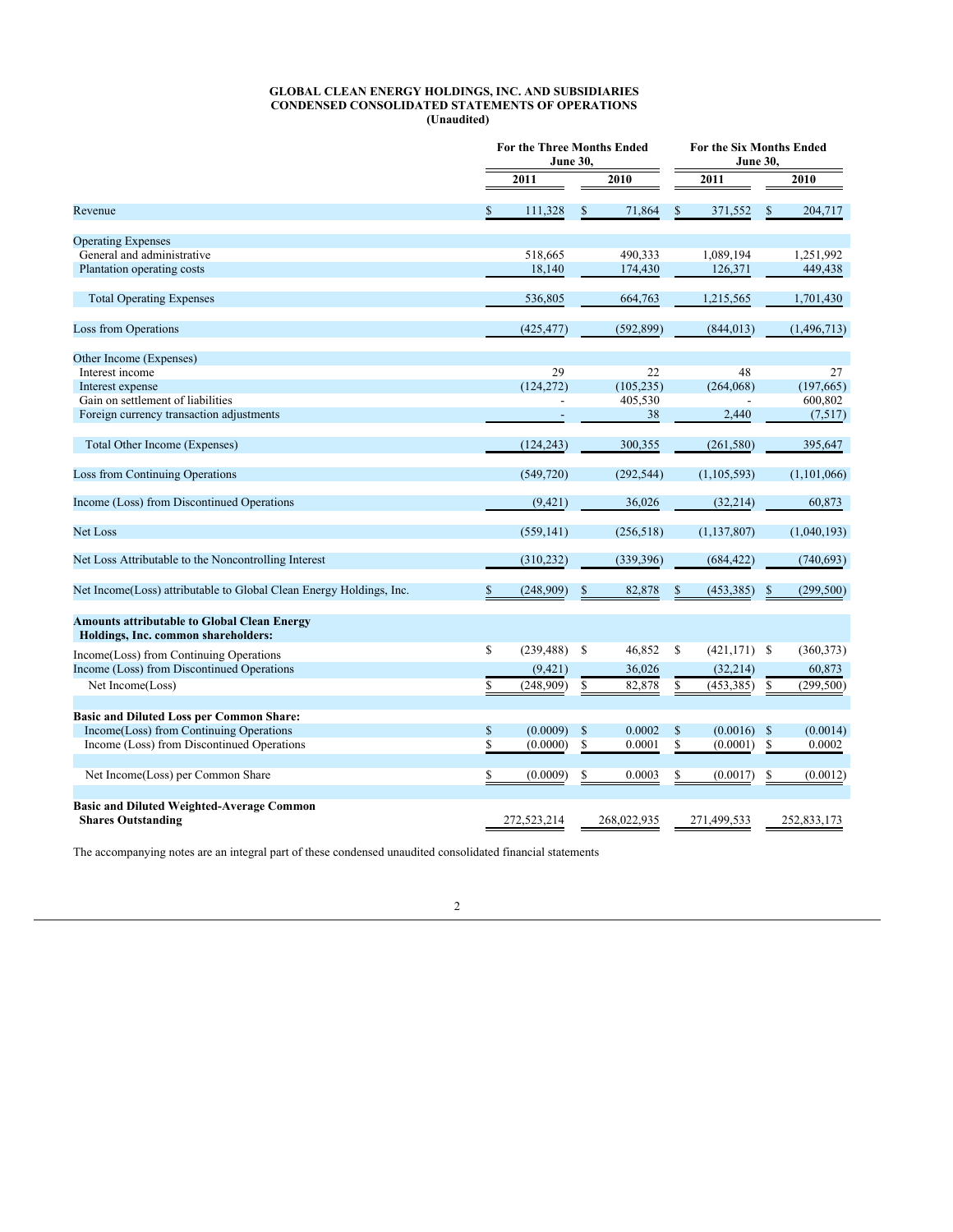#### **GLOBAL CLEAN ENERGY HOLDINGS, INC. AND SUBSIDIARIES CONDENSED CONSOLIDATED STATEMENTS OF CASH FLOWS (Unaudited)**

|                                                                             |              | For the Six Months Ended<br><b>June 30.</b> |    |               |
|-----------------------------------------------------------------------------|--------------|---------------------------------------------|----|---------------|
|                                                                             |              | 2011                                        |    | 2010          |
| <b>Cash Flows From Operating Activities</b>                                 |              |                                             |    |               |
| Net loss                                                                    | \$           | $(1, 137, 807)$ \$                          |    | (1,040,193)   |
| Adjustments to reconcile net loss to net cash used in operating activities: |              |                                             |    |               |
| Foreign currency transaction gain                                           |              |                                             |    | 68.390        |
| Gain on settlement of liabilities                                           |              |                                             |    | (600, 802)    |
| Share-based compensation                                                    |              | 78,855                                      |    | 60,333        |
| Depreciation                                                                |              | 135,155                                     |    | 112,116       |
| Changes in operating assets and liabilities:                                |              |                                             |    |               |
| Accounts receivable                                                         |              | (739)                                       |    | 94,009        |
| Inventory                                                                   |              | (71, 756)                                   |    | (99,259)      |
| Other current assets                                                        |              | (126, 540)                                  |    | 10,891        |
| Deferred growing costs                                                      |              | (1,006,558)                                 |    | (561, 246)    |
| Accounts payable and accrued expenses                                       |              | 366,607                                     |    | 370,484       |
| Net Cash Used in Operating Activities                                       |              | (1,762,783)                                 |    | (1, 585, 278) |
| <b>Cash Flows From Investing Activities</b>                                 |              |                                             |    |               |
| Purchase of land                                                            |              | (18,900)                                    |    | (715, 658)    |
| Plantation development costs                                                |              | (1,257,514)                                 |    | (334, 274)    |
| Purchase of property and equipment                                          |              | (221, 136)                                  |    | (131, 603)    |
| Net Cash Used in Investing Activities                                       |              | (1,497,550)                                 |    | (1, 181, 535) |
| <b>Cash Flows From Financing Activities</b>                                 |              |                                             |    |               |
| Proceeds from issuance of common stock for cash                             |              |                                             |    | 500,000       |
| Proceeds from exercise of warrants                                          |              | 56,700                                      |    |               |
| Proceeds from issuance of preferred membership in GCE Mexico I, LLC         |              | 3,239,742                                   |    | 1,700,382     |
| Proceeds from notes payable                                                 |              |                                             |    | 742,652       |
| Payments on notes payable                                                   |              | (22, 449)                                   |    | (478, 043)    |
| Proceeds from convertible notes payable                                     |              |                                             |    | 567,000       |
| Net Cash Provided by Financing Activities                                   |              | 3,273,993                                   |    | 3,031,991     |
| Effect of exchange rate changes on cash                                     |              | 25,155                                      |    | (4,827)       |
| <b>Net Increase in Cash and Cash Equivalents</b>                            |              | 38,815                                      |    | 260,351       |
| Cash and Cash Equivalents at Beginning of Period                            |              | 1,096,618                                   |    | 833,584       |
| <b>Cash and Cash Equivalents at End of Period</b>                           | $\mathbb{S}$ | 1,135,433                                   |    | 1,093,935     |
|                                                                             |              |                                             |    |               |
| <b>Supplemental Disclosures of Cash Flow Information:</b>                   |              |                                             |    |               |
| Cash paid for interest                                                      | S            | 42,055                                      | -S | 92,254        |
| Noncash Investing and Financing activities:                                 |              |                                             |    |               |
| Cashless exercise of warrants                                               |              |                                             |    | 8,545         |
| Accrual of return on noncontrolling interest                                |              | 654,706                                     |    | 367,906       |
| Plantation costs financed by accounts payable                               |              |                                             |    | 32,497        |
| Shares issued for services                                                  |              | 13,125                                      |    |               |
|                                                                             |              |                                             |    |               |

The accompanying notes are an integral part of these condensed unaudited consolidated financial statements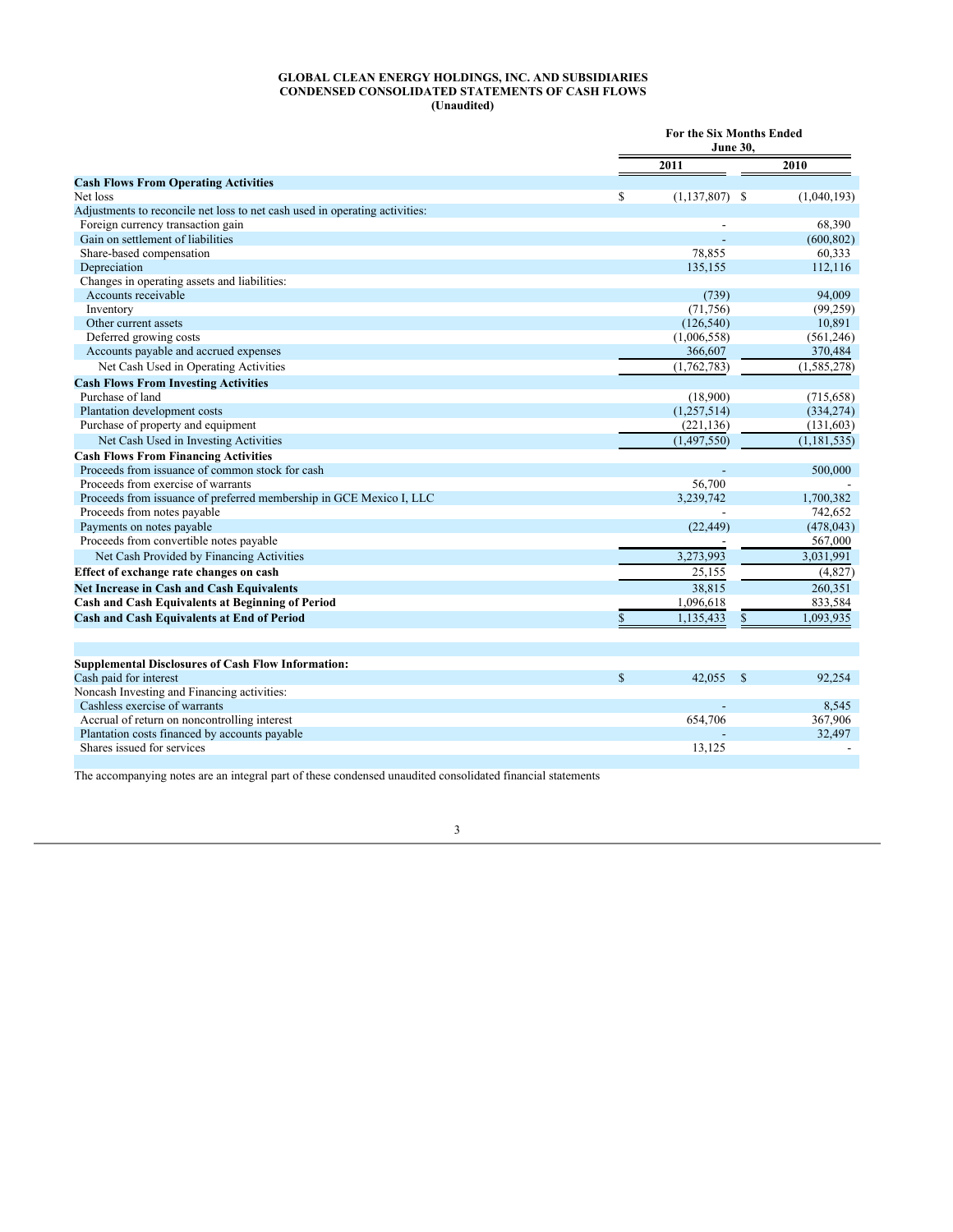### **Note 1 – History and Basis of Presentation**

## *History*

The Company was incorporated under the laws of the State of Utah on November 20, 1991. Effective as of August 6, 1992, the Company merged with and into WPI Pharmaceutical, Inc., a Utah corporation, pursuant to which WPI Pharmaceuticals, Inc. was the surviving corporation. Pursuant to the merger, the name of the surviving corporation was changed to Medical Discoveries, Inc. ("MDI"). MDI's initial business purpose was the research and development of an anti-infection drug. In 2005, MDI acquired the assets and business associated with the SaveCream technology and carried on the research and development of this drug candidate. MDI made the decision in 2007 to discontinue further development of its drug candidates and sell the technologies.

On September 7, 2007, MDI entered into a share exchange agreement pursuant to which it acquired all of the outstanding ownership interests in Global Clean Energy Holdings, LLC, discussed further in Note 3. Global Clean Energy Holdings, LLC was an entity that had certain trade secrets, know-how, business plans, term sheets, business relationships, and other information relating to the start-up of a business related to the cultivation and production of seed oil from the seed of the Jatropha plant. With this transaction, MDI commenced the research and development of a business whose purpose is to provide feedstock oil intended for the production of bio-diesel.

On January 29, 2008, a meeting of shareholders was held and, among other things, the name Medical Discoveries, Inc. was changed to Global Clean Energy Holdings, Inc. (the "Company").

Effective April 23, 2008, the Company entered into a limited liability company agreement to form GCE Mexico I, LLC (GCE Mexico) along with six unaffiliated investors. The Company owns 50% of the common membership interest of GCE Mexico and five of the unaffiliated investors own the other 50% of the common membership interest. Additionally, a total of 1,000 preferred membership units were issued to two of the unaffiliated investors. GCE Mexico owns a 99% interest in Asideros Globales Corporativo (Asideros) and a 99% interest in Asideros 2, entities organized under the laws of Mexico, and the Company owns the remaining 1% directly. GCE Mexico was organized primarily to, among other things, acquire land in Mexico through subsidiaries for the cultivation of the Jatropha plant.

On July 2, 2009, the Company acquired 100% of the equity interests of Technology Alternatives, Limited (TAL), which has developed a farm in Belize for cultivation of the Jatropha plant. TAL has also developed a nursery capable of producing Jatropha seedlings and rooted cuttings, and provided technical advisory services for the propagation of the Jatropha plant.

In March 2010, the Company formed a wholly owned subsidiary, Global Energias Renovables (GER) which manages our bio-fuels operations in Latin America.

On July 19, 2010, the reincorporation of the company from a Utah corporation to a Delaware corporation was completed, as approved by shareholders. In the reincorporation, each outstanding share of the company's common stock was automatically converted into one share of common stock of the surviving Delaware corporation. In addition, the par value of the Company's capital stock changed from no par per share to \$0.001 per share. The effects of the change in par value have been reflected retroactively in the accompanying condensed consolidated financial statements and notes thereto for all periods presented. The effect of retroactively applying the par value of \$0.001 per share resulted in reclassification of \$17,644,228 of common stock and \$1,290,722 of preferred stock as of December 31, 2009 to additional paid-in capital. The reincorporation did not result in any change in the company's name, ticker symbol, CUSIP number, business, assets or operations. The management and Board of Directors of the company remained the same.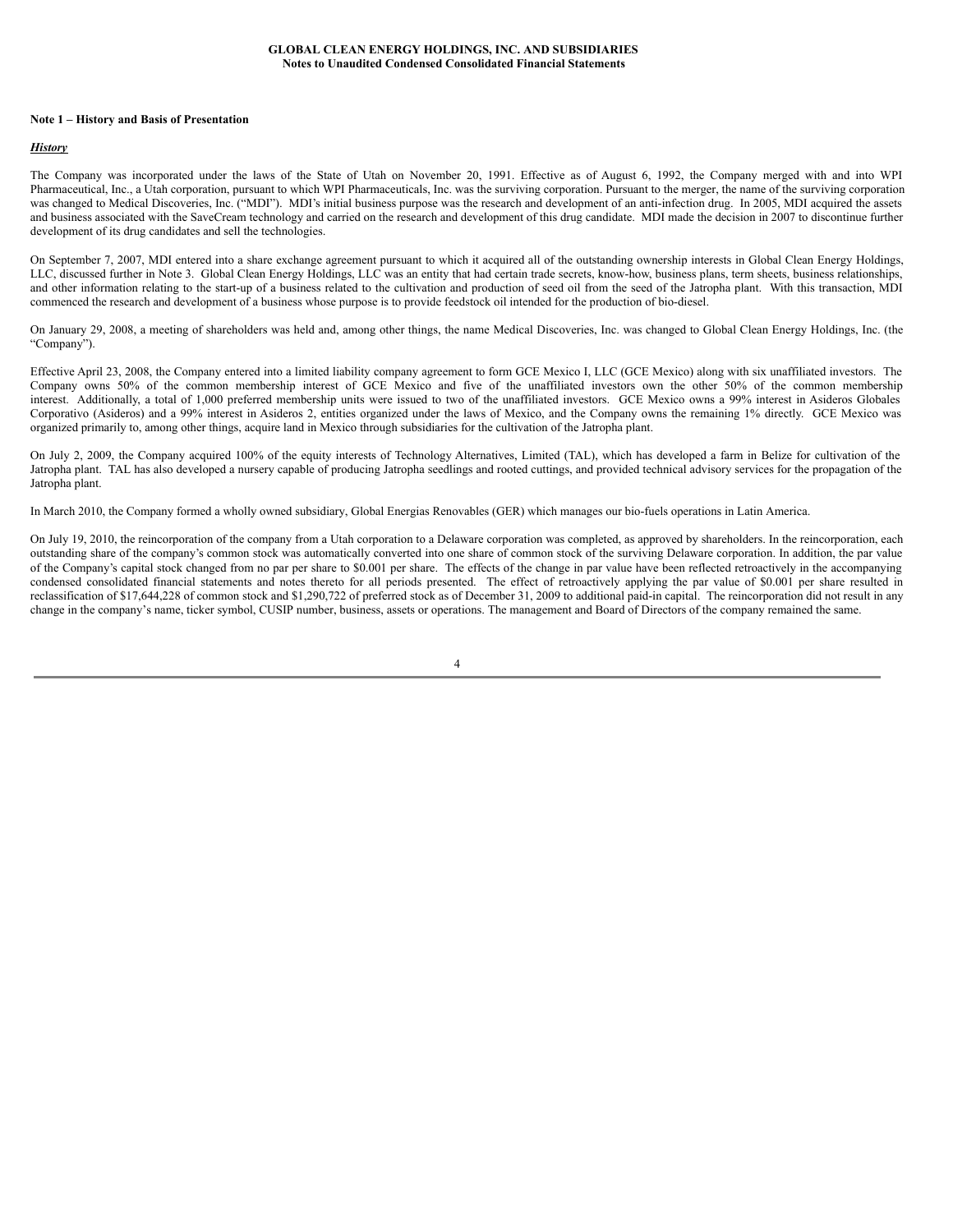### *Principles of Consolidation*

The consolidated financial statements include the accounts of Global Clean Energy Holdings, Inc., its subsidiaries, and the variable interest entities of GCE Mexico, Asideros I, and Asideros 2. All intercompany transactions have been eliminated in consolidation.

Generally accepted accounting principles require that if an entity is the primary beneficiary of a variable interest entity (VIE), the entity should consolidate the assets, liabilities and results of operations of the VIE in its consolidated financial statements. Global Clean Energy Holdings, Inc. considers itself to be the primary beneficiary of GCE Mexico, Asideros I, and Asideros 2, and accordingly, has consolidated these entities since their formation beginning in April 2008, with the equity interests of the unaffiliated investors in GCE Mexico presented as Noncontrolling Interests in the accompanying condensed consolidated financial statements.

### *Unaudited Interim Condensed Consolidated Financial Statements*

The accompanying unaudited condensed consolidated financial statements have been prepared by the Company pursuant to the rules and regulations of the Securities and Exchange Commission. Certain information and footnote disclosures normally included in financial statements prepared in accordance with accounting principles generally accepted in the United States of America have been condensed or omitted pursuant to such rules and regulations. In the opinion of management, all adjustments and disclosures necessary for a fair presentation of these financial statements have been included and are of normal, recurring nature. These financial statements should be read in conjunction with the financial statements and notes thereto included in the Company's annual report on Form 10-K for the year ended December 31, 2010, as filed with the Securities and Exchange Commission. The results of operations for the six months ended June 30, 2011, may not be indicative of the results that may be expected for the year ending December 31, 2011.

## *Accounting for Agricultural Operations*

All costs incurred until the actual planting of the Jatropha Curcas plant are capitalized as plantation development costs, and are included in "Property and Equipment" on the balance sheet. Plantation development costs are being accumulated in the balance sheet during the development period and will be accounted for in accordance with accounting standards for Agricultural Producers and Agricultural Cooperatives. The direct costs associated with each farm and the production of the Jatropha revenue streams have been deferred and accumulated as a noncurrent asset, "Deferred Growing Costs", on the balance sheet. Other general costs without expected future benefits are expensed when incurred.

### *Profit/Loss per Common Share*

Profit/Loss per share amounts are computed by dividing profit or loss applicable to the common shareholders of the Company by the weighted-average number of common shares outstanding during each period. Diluted profit or loss per share amounts are computed assuming the issuance of common stock for potentially dilutive common stock equivalents.

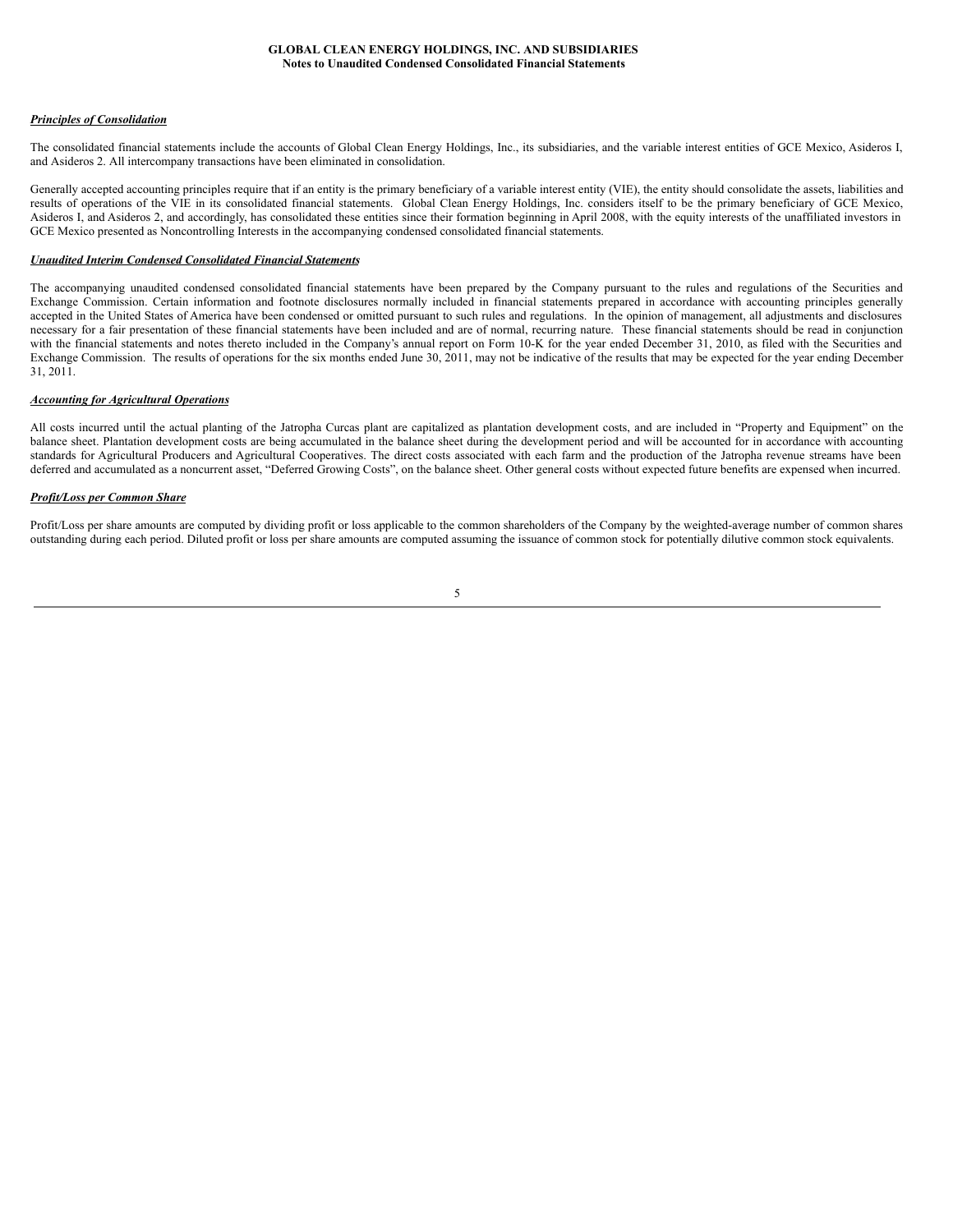All outstanding stock options, warrants, convertible notes, and convertible preferred stock are currently antidilutive and have been excluded from the calculations of diluted profit or loss per share at June 30, 2011 and 2010, as follows:

|                                               | June 30,    |              |
|-----------------------------------------------|-------------|--------------|
|                                               | 2011        | 2010         |
|                                               |             |              |
| Convertible notes                             | 19.028.671  | 19,028,671   |
| Convertible preferred stock - Series B        | 11,818,181  | 11,818,181   |
| Warrants                                      | 24,585,662  | 26,475,662   |
| Compensation-based stock options and warrants | 68,831,483  | 68, 131, 483 |
|                                               | 124,263,997 | 125,453,997  |

#### *Prior Period Reclassifications*

Certain December 31, 2010 balances have been reclassified in the accompanying condensed consolidated financial statements to conform to the June 30, 2011 presentation. These reclassifications had no effect on the December 31, 2010 total equity or net loss.

#### **Note 2 – Going Concern Considerations**

The accompanying unaudited condensed consolidated financial statements have been prepared assuming that the Company will continue as a going concern. As shown in the accompanying consolidated financial statements, the Company incurred a loss from continuing operations applicable to its common shareholders of \$421,171 and \$656,553 during the six-months period ended June 30, 2011 and during the year ended December 31, 2010 respectively, and has an accumulated deficit applicable to its common shareholders of \$27,386,816 at June 30, 2011. The Company also used cash in operating activities of \$1,763,408 and \$2,652,541 during the six-month period ended June 30, 2011 and during the year ended December 31, 2010, respectively. At June 30, 2011, the Company has negative working capital of \$5,811,084 and a stockholders' deficit attributable to its stockholders of \$3,405,905. These factors raise substantial doubt about the Company's ability to continue as a going concern.

The Company commenced its new business related to the cultivation and production of oil from the seed of the Jatropha plant in September 2007. Management plans to meet its cash needs through various means including securing financing, entering into joint ventures, and developing the current business model. In order to fund its new operations, the Company has received \$12,148,600 in capital contributions from the preferred membership interest in GCE Mexico I, LLC, has issued mortgages in the total amount of \$2,793,934 for the acquisition of land. The Company is developing the new business operation to participate in the rapidly growing bio-diesel industry. The Company continues to expect to be successful in this new venture, but there is no assurance that its business plan will be economically viable. The ability of the Company to continue as a going concern is dependent on that plan's success. The financial statements do not include any adjustments that might be necessary if the Company is unable to continue as a going concern.

#### **Note 3 – Jatropha Business Venture**

The Company entered into the bio-fuels business in 2007 by acquiring certain trade secrets, know-how, business plans, term sheets, business relationships, and other information relating to the cultivation and production of seed oil from the Jatropha plant for the production of bio-diesel, and by entering into certain employment agreements and property management agreements. Subsequent to entering into these transactions, the Company identified certain real property in Mexico it believed to be suitable for cultivating the Jatropha plant. During 2008, GCE Mexico acquired the land in Mexico for the cultivation of the Jatropha plant. In July 2009, the Company acquired TAL, which had developed a farm in Belize for cultivation of the Jatropha plant and provided technical advisory services for the propagation of the Jatropha plant. In March 2010, the Company formed Asideros 2, a Mexican corporation, which has acquired additional land in Mexico adjacent to the land acquired by Asideros. All of these transactions are described in further detail in Note 1 above and in the remainder of the notes.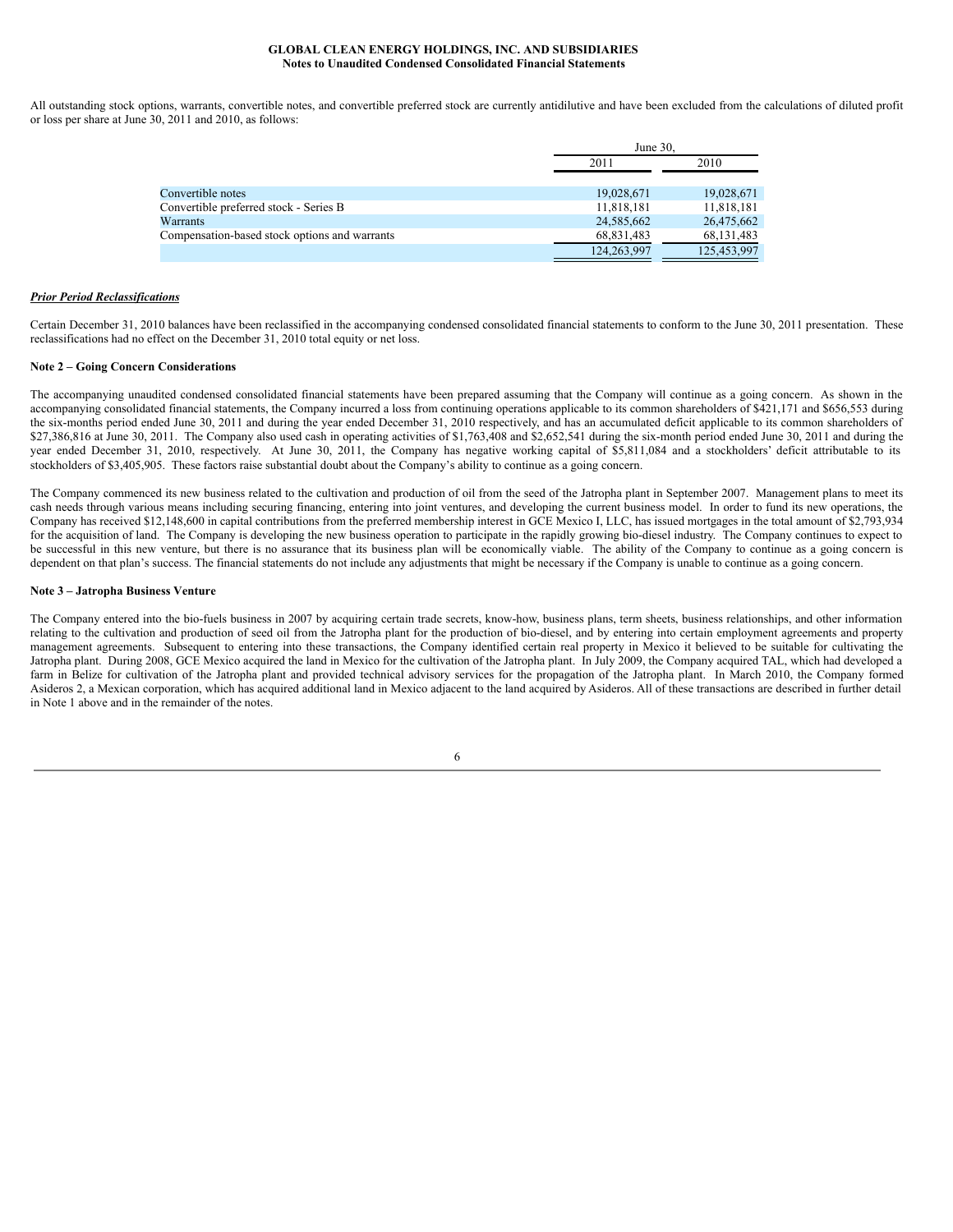#### **Share Exchange Agreement**

The Company entered into a share exchange agreement (the Global Agreement) pursuant to which the Company acquired all of the outstanding ownership interests in Global Clean Energy Holdings, LLC, a Delaware limited liability company (Global), on September 7, 2007 from Mobius Risk Group, LLC (Mobius) and from Richard Palmer (Mr. Palmer). Mr. Palmer owned a 13.33% equity interest in Mobius and became the Company's new President and Chief Operating Officer in September 2007 and its Chief Executive Officer in December 2007.

#### **Mobius Consulting Agreement**

Concurrent with the execution of the Global Agreement, the Company entered into a consulting agreement with Mobius pursuant to which Mobius agreed to provide consulting services to the Company in connection with the Company's new Jatropha biofuel feedstock business. The Company engaged Mobius as a consultant to obtain Mobius' experience and expertise in the feedstock/bio-diesel market to assist the Company and Mr. Palmer in developing this new line of operations for the Company. Mobius agreed to provide the following services to the Company: (i) manage and supervise a contemplated research and development program contracted by the Company and conducted by the University of Texas Pan American regarding the location, characterization, and optimal economic propagation of the Jatropha plant; and (ii) assist with the management and supervision of the planning, construction, and start-up of plant nurseries and seed production plantations in Mexico, the Caribbean or Central America.

The original term of the agreement was twelve months. Under the agreement, Mobius was required to supervise the hiring of certain staff to serve in management and operations roles of the Company, or to hire such persons to provide similar services to the company as independent contractors. Mobius' compensation for the services provided under the agreement was a monthly retainer of \$45,000. The Company also reimbursed Mobius for reasonable business expenses incurred in connection with the services provided. The Company terminated the agreement in July 2008, with the termination to become effective August 2008. The Company had recorded liabilities to Mobius of \$322,897 for accrued, but unpaid, compensation and costs as of June 30, 2011 and December 31, 2010. However, the Company disputes these charges, and the additional amounts that Mobius claims that it is owed, and is currently in litigation with Mobius to resolve this liability.

#### **LODEMO Agreement**

On October 15, 2007, the Company entered into a service agreement with Corporativo LODEMO S.A DE CV, a Mexican corporation (the LODEMO Group), to provide services related to the establishment, development, and day-to-day operations of the Company's Jatropha Business in Mexico. The Company had agreed to pay the LODEMO Group a fixed fee per year of \$60 per hectare of land planted and maintained with minimum payments based on 10,000 hectares of developed land, to follow a planned planting schedule. The Agreement had a 20-year term but could be terminated or modified earlier by the Company under certain circumstances. In June 2009, the scope of work previously performed by LODEMO was reduced and modified based upon certain labor functions being provided internally by the Company and by Asideros, the Company's Mexican subsidiary, on a go-forward basis. Under this agreement, the Company has paid the LODEMO Group or accrued \$624,329 during the year ended December 31, 2009, all of which was capitalized as plantation development costs. This agreement was cancelled in 2009. As of June 30, 2011 and as of December 31, 2010, the Company's financial statement reflect that it owes the LODEMO Group \$251,500 for accrued, but unpaid, compensation and cost. The Company disputes the total of these charges and is currently in discussions with LODEMO to resolve this liability.

#### **GCE Mexico I, LLC, Asideros 1, and Asideros 2**

GCE Mexico was organized primarily to facilitate the acquisition of the initial 5,000 acres of farm land(the Jatropha Farm) in the State of Yucatan in Mexico to be used primarily for the (i) cultivation of *Jatropha curcas*, (ii) the marketing and sale of the resulting fruit, seeds, or pre-processed crude Jatropha oil, whether as biodieselfeedstock, biomass or otherwise, and (iii) the sale of carbon value, green fuel value, or renewable energy credit value (and other similar environmental attributes) derived from activities at the Jatropha Farm.

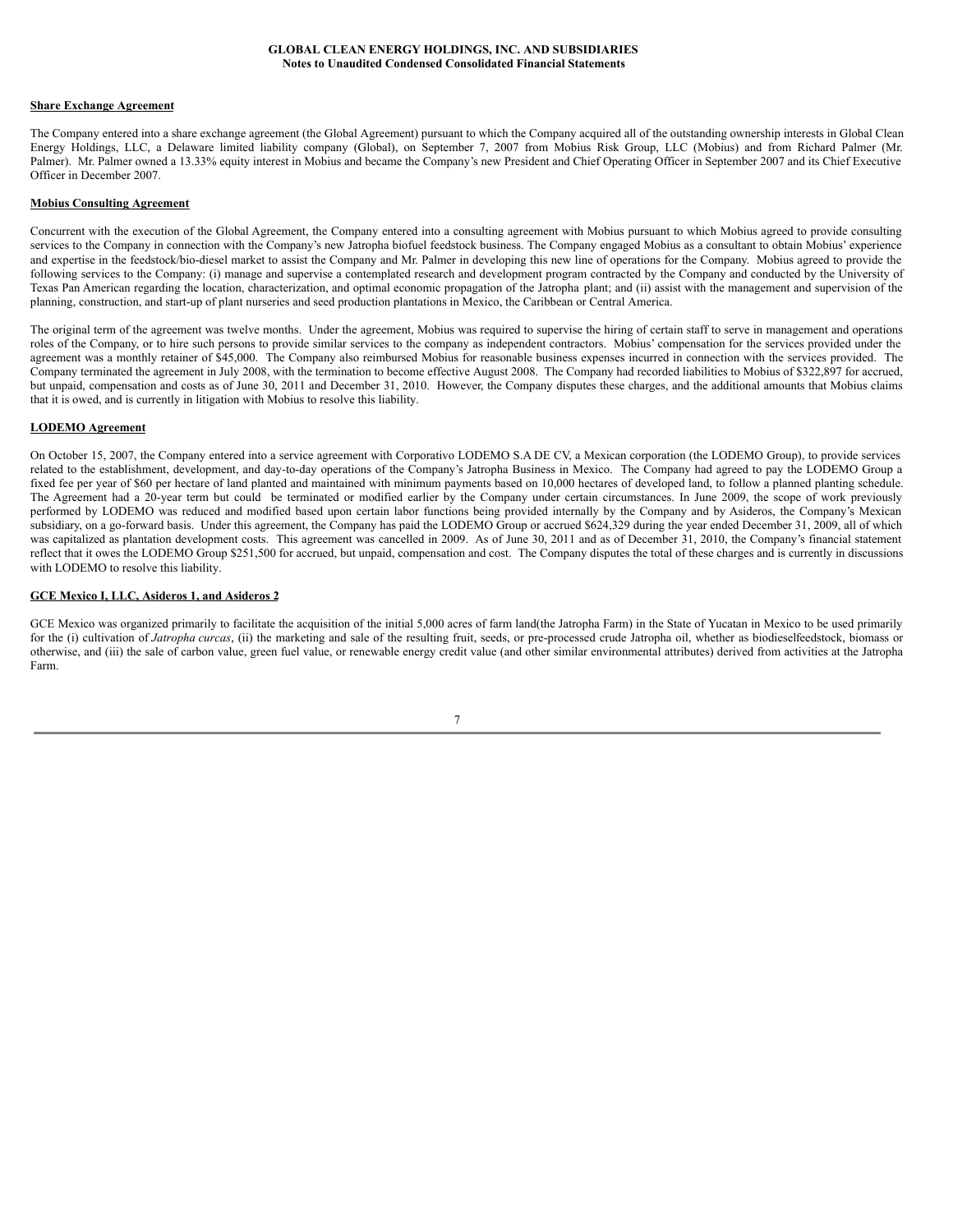Under the LLC Agreement, the Company owns 50% of the issued and outstanding common membership units of GCE Mexico. The remaining 50% of the common membership units was issued to five of the Investors. The Company and the other owners of the common membership interest were not required to make capital contributions to GCE Mexico.

In addition, two of the Investors agreed to invest in GCE Mexico through the purchase of preferred membership units and through the funding of the purchase of land in Mexico. An aggregate of 1,000 preferred membership units were issued to these two Investors who each agreed to make capital contributions to GCE Mexico in installments and as required, fund the development and operations of the Jatropha Farm. The preferred members have made capital contributions of \$3,239,742 and \$1,700,382 during the sixmonth periods ended June 30, 2011 and 2010, respectively, and total contributions of \$12,148,600 have been received by GCE Mexico from these Investors since the execution of the LLC Agreement. The LLC Agreement calls for additional contributions from the Investors, as requested by management and as required by the operation in 2011 and the following years. These Investors are entitled to earn a preferential 12% per annum cumulative compounded return on the cumulative balance of their preferred membership interest. The preferential return totaled \$654,706 and \$367,906 during the six-month periods ended June 30, 2011 and 2010, respectively, and totals \$2,107,450 since the execution of the LLC Agreement.

The two investors holding preferred membership units also directly funded the purchase by Asideros I of approximately 5,000 acres of land in the State of Yucatan in Mexico by the payment of \$2,051,282. The land was acquired in the name of Asideros I and Asideros I issued a mortgage in the amount of \$2,051,282 in favor of these two investors. These two investors also directly funded the purchase by Asideros 2 of approximately 3,700 acres of land adjacent to the land owned by Asideros I by the payment of \$742,652. The land was acquired in the name of Asideros 2 and Asideros 2 issued a mortgage in the amount of \$742,652 in favor of these two investors. These mortgages bear interest at the rate of 12% per annum, payable quarterly. The Board has directed that this interest shall continue to accrue until such time as the Board determines that there is sufficient cash flow to pay all accrued interest. The initial mortgage, including any unpaid interest, is due in April 2018. The second mortgage, including any unpaid interest, is due in February 2020.

The net income or loss of Asideros I and of Asideros 2 is allocated to its shareholders based on their respective equity ownership, which is 99% to GCE Mexico and 1% directly to the Company. GCE Mexico has no operations separate from its investments in Asideros I and Asideros 2. According to the LLC Agreement of GCE Mexico, the net loss of GCE Mexico is allocated to its members according to their respective investment balances. Accordingly, since the common membership interest did not make a capital contribution, all of the losses have been allocated to the preferred membership interest. The noncontrolling interest presented in the accompanying condensed consolidated balance sheets includes the carrying value of the preferred membership interests and of the common membership interests owned by the Investors, and exclude any common membership interest in GCE Mexico held by the Company.

# **Technology Alternatives, Limited**

On October 29, 2008, the Company entered into a stock purchase agreement with the shareholders of TAL, a company formed under the laws of Belize in Central America. Subsequently, the terms and conditions of the stock purchase agreement were modified prior to closing. The closing was primarily delayed to allow TAL to complete all required conditions for the closing. On July 2, 2009, all closing requirements were completed and the Company consummated the stock purchase agreement by issuing 8,952,757 shares of its common stock in exchange for 100% of the equity interests of TAL. TAL owns approximately 400 acres of land and has developed a Jatropha farm in stages over the last three years for the cultivation of the Jatropha plant. TAL developed a nursery capable of producing Jatropha seeds, seedlings and rooted cuttings. During 2009, TAL commenced selling seeds, principally to GCE Mexico.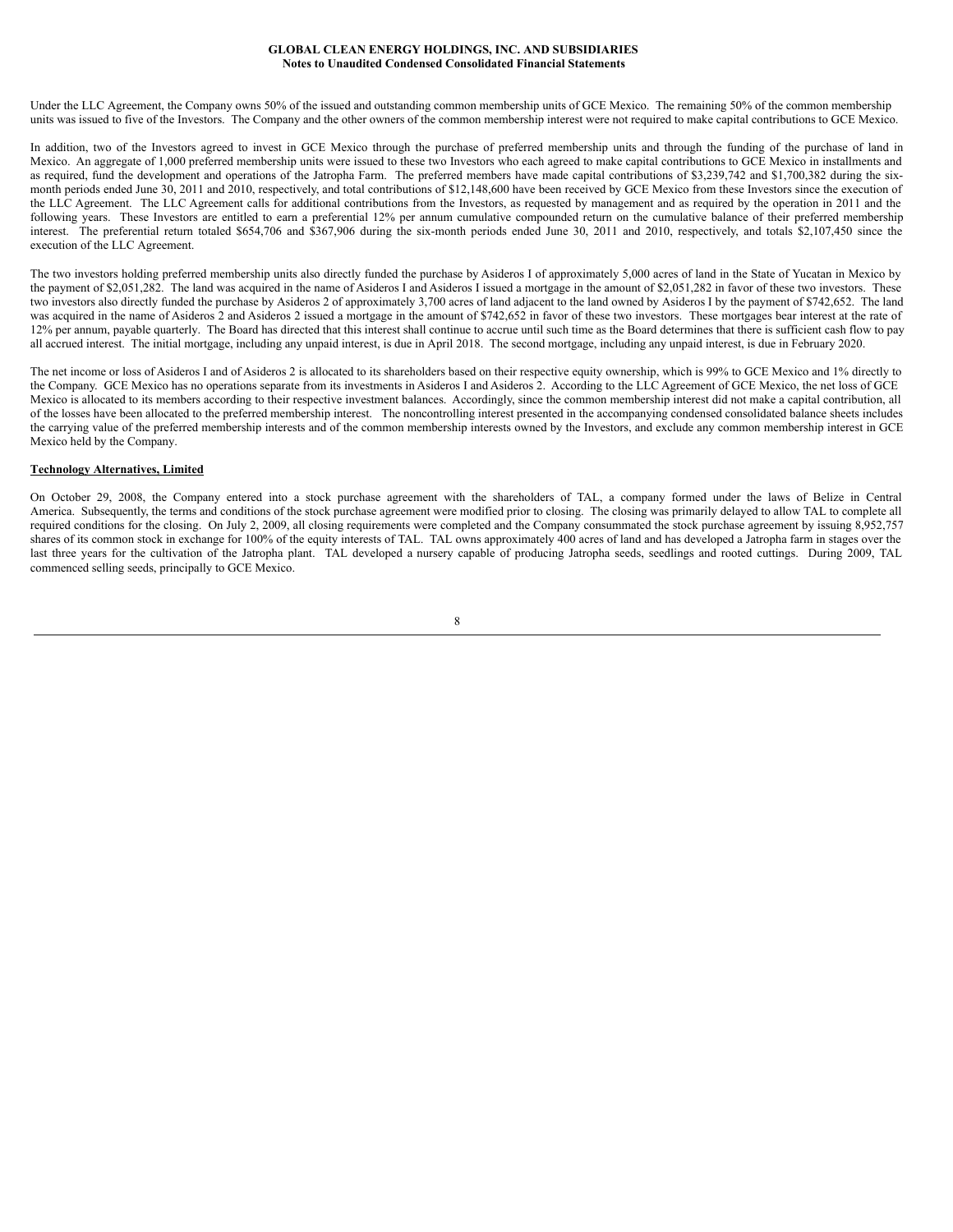In connection with the acquisition, certain payables to the former shareholders of TAL were renegotiated and converted into promissory notes in the aggregate principal amount of \$516,139 Belize Dollars (US \$268,036 based on exchange rates in effect at July 2, 2009). These notes payable to shareholders were interest free through September 30, 2009, and then bear interest at 8% per annum through the maturity date. The notes are secured by a mortgage on the land and related improvements. The notes, plus any related accrued interest, were due on July 15, 2011. The holders of these notes have not yet declared a formal default and have not taken any action to foreclose. The holders of the loans have previously voluntarily agreed to extend the maturity date of these loans. The Company has again requested that the maturity date of these notes be extended in order to provide sufficient time for the orderly sale of the farm land. No assurance can, however, be given that the maturity date will be extended and that the four owners will not proceed with a foreclosure of their security. Should the former owners foreclose and sell the land in a foreclosure sale for less than the current market value, or for less than the amount owed to them under their promissory notes, the Company would lose its equity and investment in the Belizean Jatropha Farm.

During 2010, the Company ceased the TAL operations. The assets are reported as Investment Held for Sale.

#### **Note 4 - Investment Held for Sale**

As all of TAL's nursery capabilities have since been transferred to the Company's other operations in Tizimin, Mexico and the Company is in the process of selling the land. The net assets have been reclassified as Investment Held for Sale at December 31, 2010; the promissory notes are netted against the net assets. The Net Assets, measured at fair value as of June 30, 2011 were \$565,473 Belize Dollars (US \$278,552 and US \$292,350 based on exchange rates in effect at June 30, 2011 and December 31, 2010, respectively).

#### **Note 5 – Property and Equipment**

Property and equipment are as follows:

|                               | <b>June 30,</b><br>2011 |              | December 31,<br>2010 |
|-------------------------------|-------------------------|--------------|----------------------|
| Land                          | \$                      | 2,570,136 \$ | 2,435,722            |
| Plantation development costs  |                         | 6,219,860    | 4,805,940            |
| Plantation equipment          |                         | 1,349,998    | 1,108,467            |
| Office equipment              |                         | 135,314      | 89,721               |
|                               |                         |              |                      |
| Total cost                    |                         | 10,275,308   | 8,439,850            |
| Less accumulated depreciation |                         | (484, 486)   | (336,313)            |
|                               |                         |              |                      |
| Property and equipment, net   | S                       | 9,790,822    | 8,103,537            |

Commencing in June 2008, Asideros I purchased certain equipment for purposes of rapidly clearing the land, preparing the land for planting, and actually planting the Jatropha trees. The Company has capitalized farming equipment and costs related to the development of land for farm use in accordance with generally accepted accounting principles for accounting by agricultural producers and agricultural cooperatives. Plantation equipment is depreciated using the straight-line method over estimated useful lives of 5 to 15 years. Depreciation expense has been capitalized as part of plantation development costs through the date that the plantation becomes commercially productive. The initial plantations were deemed to be commercially productive on October 1, 2009, at which date the Company commenced the depreciation of plantation development costs over estimated useful lives of 10 to 35 years, depending on the nature of the development. Developments and other improvements with indefinite lives are capitalized and not depreciated. Other developments that have a limited life and intermediate-life plants that have growth and production cycles of more than one year are being depreciated over their useful lives once they are placed in service. The land, plantation development costs, and plantation equipment are located in Mexico and in Belize.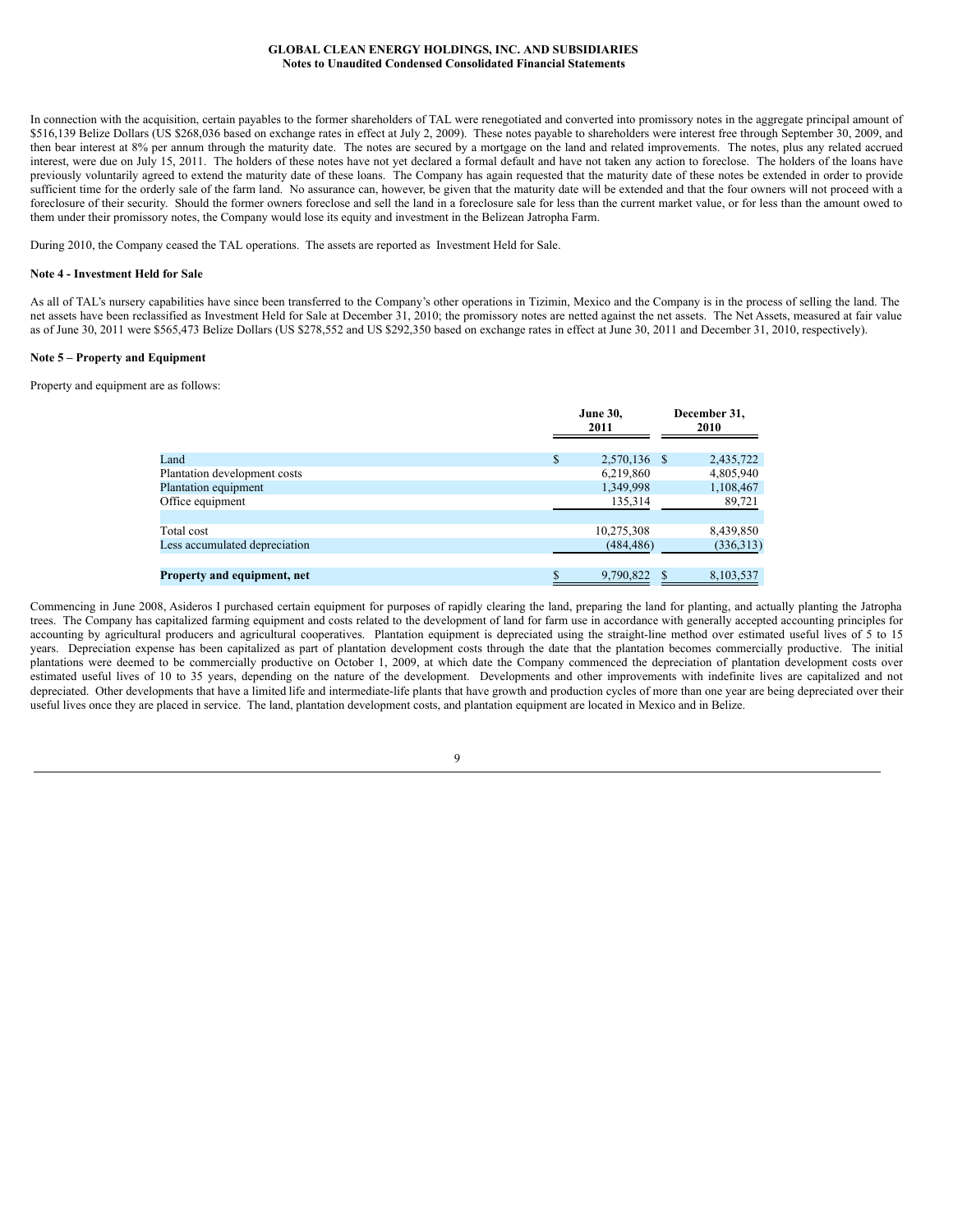#### **Note 6 – Accrued Payroll and Payroll Taxes**

A significant portion of accrued payroll and payroll taxes relates to unpaid compensation for officers and directors that are no longer affiliated with the Company. Accrued payroll taxes will become due upon payment of the related accrued compensation.

Accrued payroll and payroll taxes are composed of the following:

|                                                          |   | <b>June 30,</b><br>2011 | December 31,<br>2010 |
|----------------------------------------------------------|---|-------------------------|----------------------|
| Accrued payroll, vacation, and related payroll taxes     |   |                         |                      |
| for current officers                                     | S | 1,124,138 \$            | 1,012,176            |
| Former Chief Executive Officer, resigned 2007, including |   |                         |                      |
| \$500,000 under the Release and Settlement Agreement     |   | 570.949                 | 570,949              |
| Other former officers and directors                      |   | 77,750                  | 77,750               |
| Accrued payroll taxes on accrued compensation to         |   |                         |                      |
| former officers and directors                            |   | 25,590                  | 25,590               |
|                                                          |   |                         |                      |
| Accrued payroll and payroll taxes                        |   | 1,798,427               | 1.686.465            |

On August 31, 2007, the Company entered into a Release and Settlement Agreement with Judy Robinett, the Company's then-current Chief Executive Officer. Under the agreement, Ms. Robinett agreed to, among other things, assist the Company in the sale of its legacy assets and complete the preparation and filing of the delinquent reports to the Securities and Exchange Commission. Under the agreement, Ms. Robinett agreed to (i) forgive her potential right to receive \$1,851,805 in accrued and unpaid compensation, unaccrued and pro-rata bonuses, and severance pay and (ii) the cancellation of stock options to purchase 14,000,000 shares of common stock at an exercise price of \$0.02 per share. In consideration for her services, the forgiveness of the foregoing cash payments, the cancellation of the stock options, and settlement of other issues, the Company agreed to, among other things, to pay Ms. Robinett \$500,000 upon the receipt of the cash payment under the agreement to sell the SaveCream Assets to Eucodis Pharmaceuticals Forschungs und Entwicklungs GmbH (Eucodis). Pursuant to this agreement, Ms. Robinett resigned on December 21, 2007. Despite the Company's efforts, the sale to Eucodis was never completed and Eucodis has since ceased operations. Accordingly, the conditions precedent to make the \$500,000 payment from the Eucodis proceeds described above has not been fulfilled, i.e., the Company's sale of the SaveCream Assets to Eucodis did not occur, and the Company does not believe that Ms. Robinett is entitled to this payment. Furthermore, the Company subsequently sold the SaveCream Assets to an unaffiliated third party on November 16, 2009.

There is an accrual of Director's fees included in the Accounts Payable balance as of June 30, 2011 and as of December 31, 2010 of \$191,000 and \$155,000, respectively.

#### **Note 7 – Debt**

#### **Notes Payable to Shareholders**

The Company has notes payable to certain shareholders in the aggregate amount of \$26,000 at June 30, 2011 and December 31, 2010. The notes originated between 1997 and 1999, bear interest at 12%, are unsecured, and are currently in default. Accrued interest on the notes totaled \$53,374 and \$43,278 at June 30, 2011 and December 31, 2010, respectively.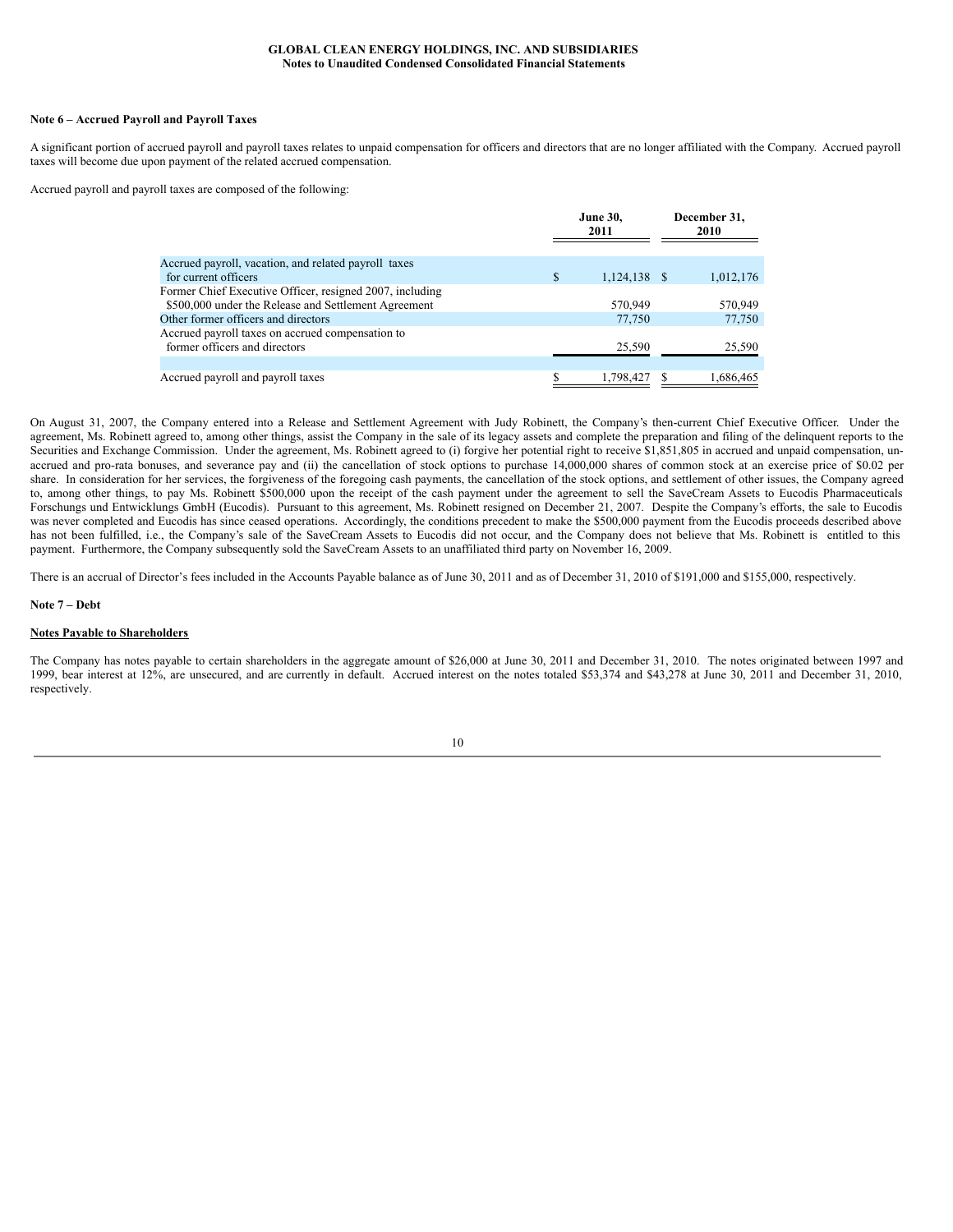As more fully disclosed in Note 3 the Company has promissory notes to the former shareholders of TAL in the amount of \$526,462 Belize dollars, (US \$259,335 based on exchange rates in effect at June 30, 2011), including capitalized interest of \$10,322 Belize Dollars. These notes payable to shareholders were interest free through September 30, 2009, and then bear interest at 8% per annum through the maturity date. The notes are secured by a mortgage on the land and related improvements. The notes, plus any related accrued interest, were originally due on December 29, 2009, but the due date has been extended to July 15, 2011. Management has requested that the note holders again extend the maturity date of these notes to provide time for the disposition of this asset.

### **Convertible Notes Payable**

In March 2010, the Company entered into a securities purchase agreement with the preferred members of GCE Mexico pursuant to which the Company issued senior unsecured convertible promissory notes in the original aggregate principal amount of \$567,000 and warrants to acquire an aggregate of 1,890,000 shares of the Company's common stock. The Convertible Notes mature on the earlier of (i) March 16, 2012, or (ii) upon written demand of payment by the note holders following the Company's default thereunder. The maturity date of the Convertible Notes may be extended by written notice made by the note holders at any time prior to March 16, 2012. Interest accrues on the convertible notes at a rate of 5.97% per annum, and is payable quarterly in cash, in arrears, on each six-month anniversary of the issuance of the convertible notes. The Company may at its option, in lieu of paying interest in cash, pay interest by delivering a number of unregistered shares of its common stock equal to the quotient obtained by dividing the amount of such interest by the arithmetic average of the volume weighted average price for each of the five consecutive trading days immediately preceding the interest payment date. At any time following the first anniversary of the issuance of the Convertible Notes, at the option of the note holders, the outstanding balance thereof (including unpaid interest) may be converted into shares of the Company's common stock at a conversion price equal to \$0.03. The conversion price may be adjusted in connection with stock splits, stock dividends and similar events affecting the Company's capital stock. The convertible notes rank senior to all other indebtedness of the Company, and thereafter will remain senior or pari passu with all accounts payable and other similar liabilities incurred by the Company in the ordinary course of business. The Company may not prepay the convertible notes without the prior consent of the Investors.

The warrants have been exercised in the quarter ending June 30, 2011and the proceeds from that purchase were used for general corporate purposes. All of the proceeds from the issuance of the original debt were allocated to the Convertible Notes. The Company used substantially all of the proceeds received from the sale of the convertible promissory notes to repay, in full, an outstanding promissory note in the amount of \$475,000, plus accrued interest of \$81,909.

The Company has other convertible notes payable to certain individuals in the aggregate amount of \$193,200 at June 30, 2011 and December 31, 2010. The notes originated in 1996, bear interest at 12%, are unsecured, and are currently in default. Each \$1,000 note is convertible into 667 shares of the Company's common stock. Accrued interest on the convertible notes totaled \$306,664 and \$295,167 at June 30, 2011 and December 31, 2010, respectively.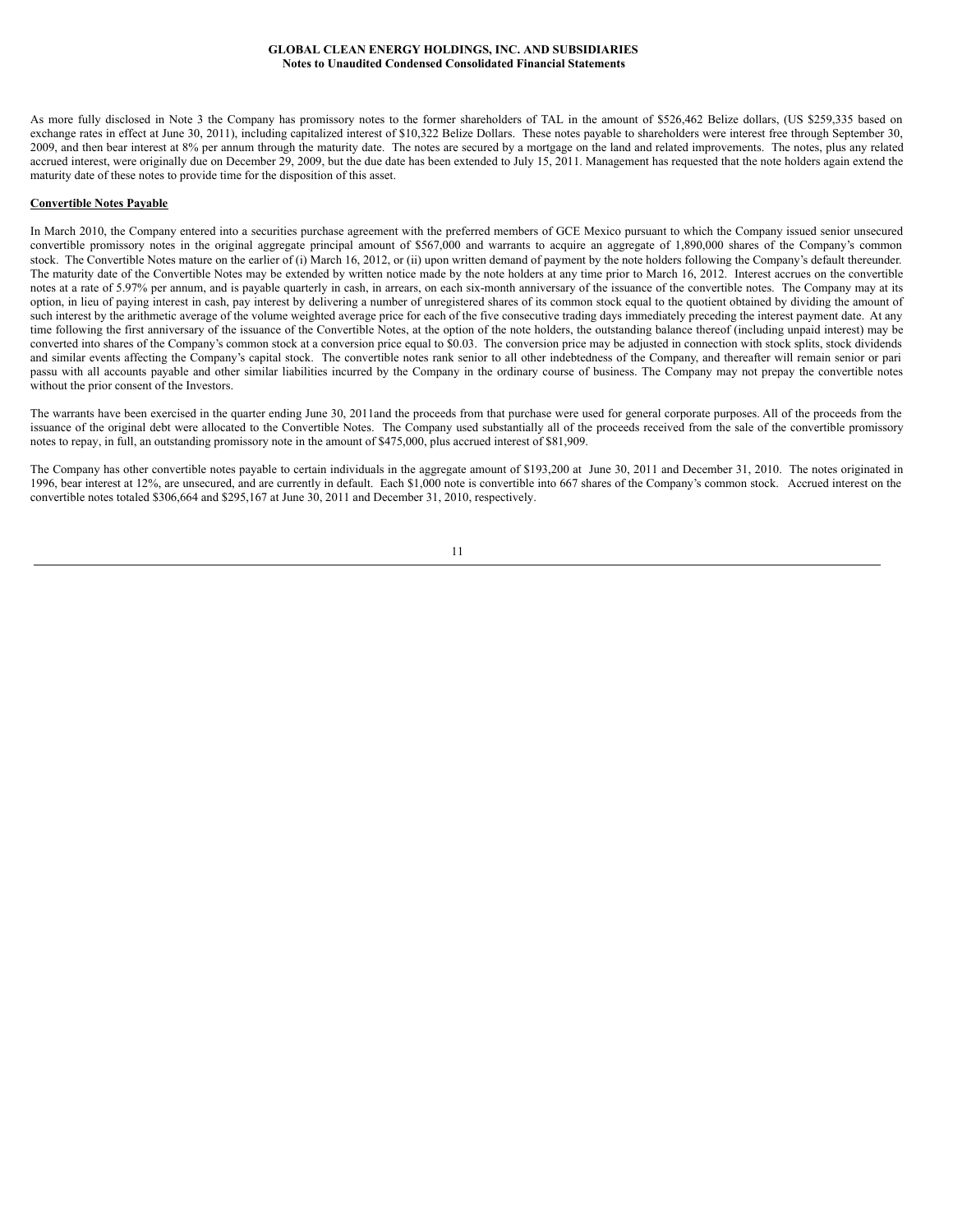## **Note 8 – Changes in Equity (Deficit)**

A summary of the composition of Equity (Deficit) of the Company at June 30, 2011 and 2010, and the changes during the six months then ended is presented in the following table:

|                                                                | <b>Total Global</b><br><b>Clean Holdings,</b><br>Inc.<br>stockholders'<br>Noncontrolling<br><b>Total equity</b><br>(deficit)<br>equity (deficit)<br>interest |               |
|----------------------------------------------------------------|--------------------------------------------------------------------------------------------------------------------------------------------------------------|---------------|
| Balance at December 31, 2010                                   | \$<br>(3,084,518)<br><sup>\$</sup><br>4,241,945<br>\$                                                                                                        | 1,157,427     |
| Issuance of common stock                                       | 57,325                                                                                                                                                       | 57,325        |
| Capital contribution from noncontrolling interest              | 3,239,742                                                                                                                                                    | 3,239,742     |
| Share-based compensation                                       | 78,230                                                                                                                                                       | 78,230        |
| Accrual of preferential return for the noncontrolling interest | (654,706)                                                                                                                                                    | (654,706)     |
| Net loss                                                       | (453, 385)<br>(684, 422)                                                                                                                                     | (1, 137, 807) |
| Other comprehensive loss                                       | (3,557)<br>394,847                                                                                                                                           | 391,290       |
| Balance at June 30, 2011                                       | (3,405,905)<br>6,537,406<br>S<br>S<br>\$                                                                                                                     | 3,131,501     |
|                                                                | <b>Total Global</b><br><b>Clean Holdings,</b><br>Inc.<br>stockholders'<br>Noncontrolling<br><b>Total equity</b><br>(deficit)<br>equity (deficit)<br>interest |               |
| Balance at December 31, 2009                                   | \$<br>(3,078,412)<br>2,485,792<br><sup>S</sup><br><sup>\$</sup>                                                                                              | (592, 620)    |
| Issuance of common stock                                       | 500,000                                                                                                                                                      | 500,000       |
| Capital contribution from noncontrolling interest              | 1,700,382                                                                                                                                                    | 1,700,382     |
| Share-based compensation                                       | 60,333                                                                                                                                                       | 60,333        |
| Accrual of preferential return for the noncontrolling interest | (367,906)                                                                                                                                                    | (367,906)     |
| Net loss                                                       | (299, 500)<br>(740, 693)                                                                                                                                     | (1,040,193)   |
| Other comprehensive loss                                       | (1, 555)<br>57,328                                                                                                                                           | 55,773        |
|                                                                |                                                                                                                                                              |               |

## **Common Stock**

On March 30, 2010 the Company entered into a stock purchase agreement whereby the Company agreed to issue and sell 25,000,000 shares of the Company's common stock at a price of \$0.02 per share, for an aggregate purchase price of \$500,000, which was paid in cash.

On April 25, 2011 an accredited investor in the Company exercised a Warrant for 945,000 shares at \$.03 per share for net cash proceeds paid to the Company of \$28,350. The proceeds from this sale were used for general corporate purposes.

On May 31, 2011 an accredited investor in the Company exercised a Warrant for 945,000 shares at \$.03 per share for net cash proceeds paid to the Company of \$28,350. The proceeds from this sale were used for general corporate purposes.

#### **Note 9 – Stock Options and Warrants**

#### *Stock Options and Compensation-Based Warrants*

The Company has three incentive stock option plans wherein 44,000,000 shares of the Company's common stock are reserved for issuance there under. The Company granted stock options during the year ended December 31, 2010 to acquire 12,000,000 shares of the Company's common stock to the Company's Chief Executive Officer. During the year ended December 31, 2010, the Company also issued compensation-based stock warrants to an investment banking firm to acquire 7,700,000 shares of the Company's common stock at \$0.0325 per share, and compensation-based warrants to purchase 250,000 shares of common stock to a law firm. Effective April 1, 2010, the Company appointed Martin Wenzel to its board of directors. Mr. Wenzel was granted an option to purchase 500,000 shares of the Company's common stock at an exercise price of \$0.01 per share. The option vests over ten equal monthly installments commencing May 1, 2010 and expires on April 1, 2015.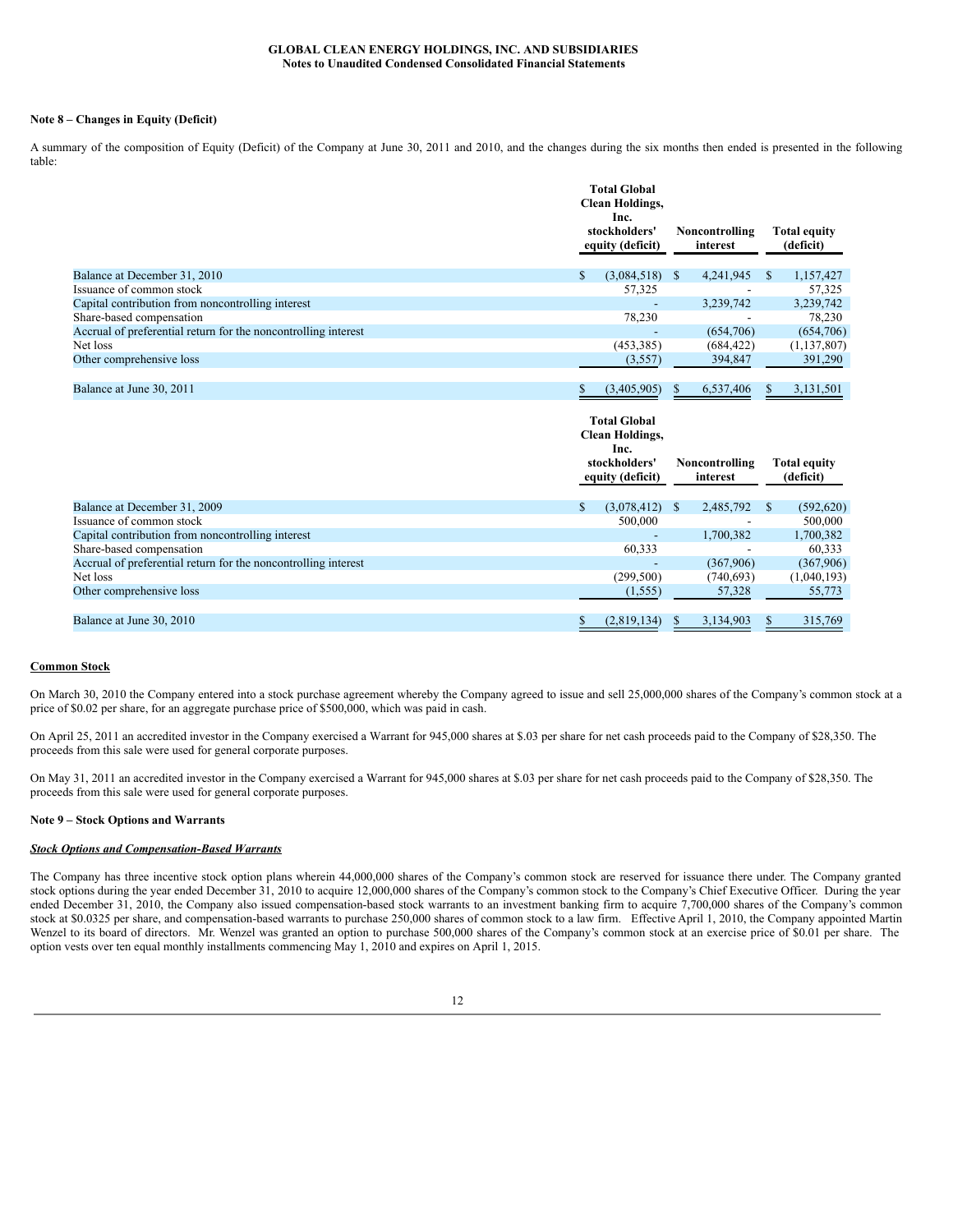On July 19, 2010, the stockholders approved the 2010 Stock Incentive Plan. The granting of options and other stock awards is an important incentive tool for the Company's employees, officers and directors. The 2010 Plan provides a means by which employees, directors and consultants of the Company may be given an opportunity to benefit from increases in the value of our common stock, and to attract and retain the services of such persons. All of our employees, directors and consultants are eligible to participate in the 2010 Plan. The total number of shares of common stock which may be offered, or issued as restricted stock or on the exercise of options or Stock Appreciation Rights (SARs) under the Plan shall not exceed twenty million (20,000,000) shares of common stock. The shares subject to an option or SAR granted under the Plan that expire, terminate or are cancelled unexercised shall become available again for grants under this Plan. If shares of restricted stock awarded under the Plan are forfeited to the Company or repurchased by the Company, the number of shares forfeited or repurchased shall again be available under the Plan. Where the exercise price of an option is paid by means of the optionee's surrender of previously owned shares of common stock or the Company's withholding of shares otherwise issuable upon exercise of the option as may be permitted herein, only the net number of shares issued and which remain outstanding in connection with such exercise shall be deemed "issued" and no longer available for issuance under this Plan. No eligible person shall be granted options or other awards during any twelve-month period covering more than Five Hundred Thousand (500,000) shares of common stock.

No income tax benefit has been recognized for share-based compensation arrangements. The Company has recognized plantation development costs totaling \$124,565 related to a liability that was satisfied by the issuance of warrants in 2008. Otherwise, no share-based compensation cost has been capitalized in the condensed consolidated balance sheet.

A summary of the status of options and compensation-based warrants at June 30, 2011, and changes during the three months then ended is presented in the followingtable:

|                                  | <b>Shares</b><br>Under<br>Option | Weighted<br>Average<br><b>Exercise</b><br>Price | Weighted<br>Average<br>Remaining<br>Contractual<br>Life | Aggregate<br><b>Intrinsic</b><br>Value |
|----------------------------------|----------------------------------|-------------------------------------------------|---------------------------------------------------------|----------------------------------------|
| Outstanding at December 31, 2010 | 69,531,483 \$                    | 0.03                                            | 5.1 years \$                                            | 450,970                                |
| Granted                          | 1,350,000                        | 0.02                                            |                                                         |                                        |
| Exercised                        |                                  |                                                 |                                                         |                                        |
| Expired                          | (700,000)                        | 0.05                                            |                                                         |                                        |
|                                  |                                  |                                                 |                                                         |                                        |
| Outstanding at June 30, 2011     | 68,831,483                       | 0.03                                            |                                                         | 4.7 years $\frac{1}{9}$ 1,056,354      |
|                                  |                                  |                                                 |                                                         |                                        |
| Exercisable at June 30, 2011     | 54,993,983                       | 0.03<br><b>S</b>                                | $3.7 \text{ years}$ \$                                  | 800,685                                |

At June 30, 2011, options to acquire 80,000 shares of common stock have no stated contractual life. The fair value of other stock option grants and compensation-based warrants is estimated on the date of grant or issuance using the Black-Scholes option pricing model. 1,350,000 in options were issued in the six-month period ended June 30, 2011 and no options or warrants were issued in the six-month period ended June 30, 2010. The weighted-average assumptions used for the stock options granted and compensation-based warrants issued during the six months ended June 30, 2011 were risk-free interest rate of 1.20%, volatility of 170%, expected life of 5.0 years, and dividend yield of zero. The assumptions employed in the Black-Scholes option pricing model include the following; the expected life of stock options represents the period of time that the stock options granted are expected to be outstanding prior to exercise; the expected volatility is based on the historical price volatility of the Company's common stock; the risk-free interest rate represents the U.S. Treasury constant maturities rate for the expected life of the related stock options; the dividend yield represents anticipated cash dividends to be paid over the expected life of the stock options; the intrinsic values are based on a June 30, 2011 closing price of \$0.041 per share.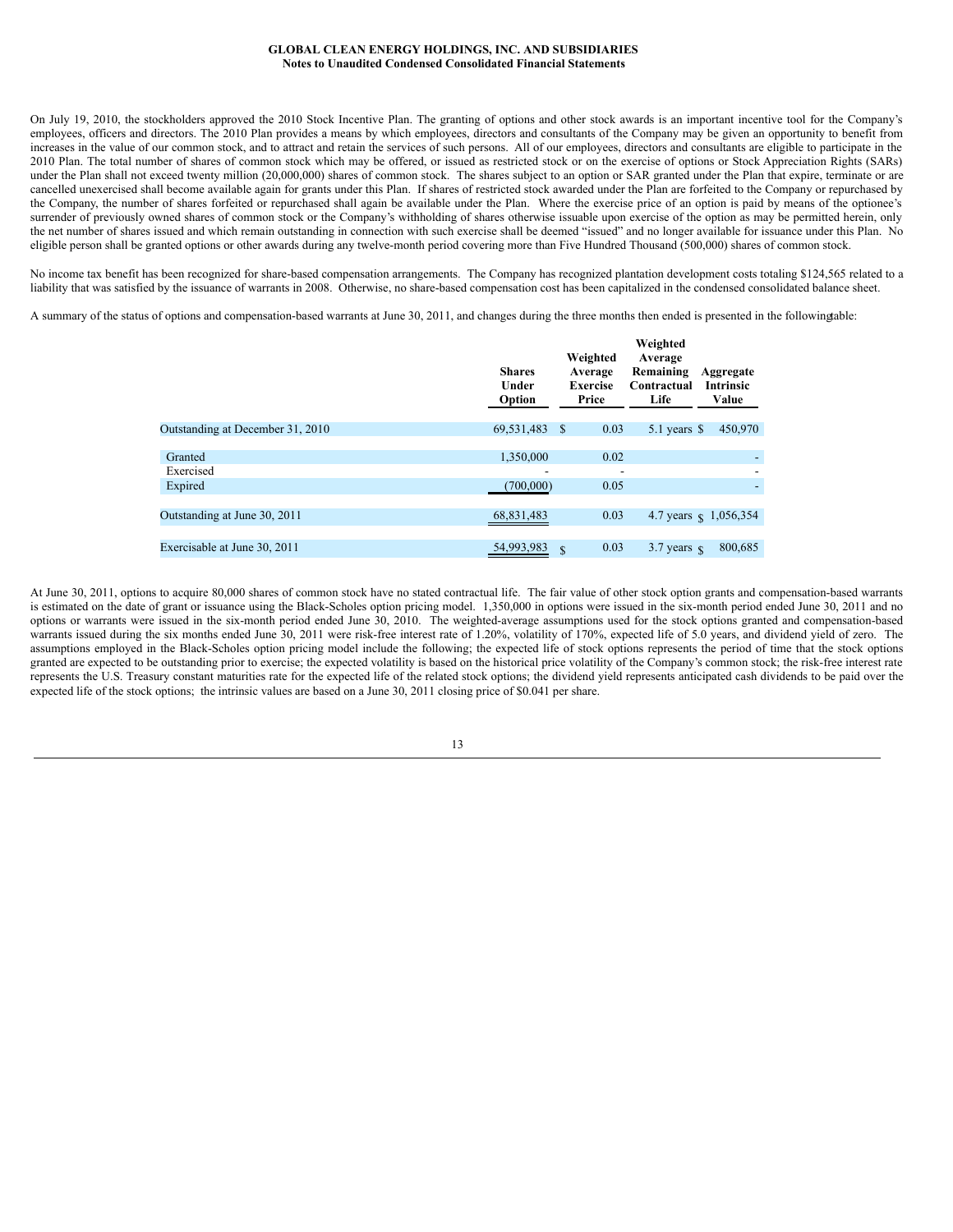Share-based compensation from all sources recorded during the six months ended June 30, 2011 and 2010 was \$78,230 and \$60,333, respectively, and is reported as general and administrative expense in the accompanying condensed consolidated statements of operations. As of June 30, 2011, there is approximately \$34,265 of unrecognized compensation cost related to stock-based payments that will be recognized over a weighted average period of approximately 2.82 years.

#### *Stock Warrants*

A summary of the status of the warrants outstanding at June 30, 2011, and changes during the three months then ended is presented in the following table:

|                                  | <b>Shares</b><br>Under<br>Warrant | Weighted<br>Average<br><b>Exercise</b><br>Price |
|----------------------------------|-----------------------------------|-------------------------------------------------|
| Outstanding at December 31, 2010 | 26,475,662 \$                     | 0.01                                            |
|                                  |                                   |                                                 |
| Issued                           | -                                 |                                                 |
| Exercised                        | (1,890,000)                       | 0.03                                            |
| Expired                          |                                   |                                                 |
|                                  |                                   |                                                 |
| Outstanding at June 30, 2011     | 24,585,662                        | 0.01<br>S                                       |

#### **Note 10 - Discontinued Operations**

Pursuant to accounting rules for discontinued operations, the Company has classified all gain, revenue and expense related to the operations, assets, and liabilities of its biopharmaceutical business as discontinued operations. For the six-month period ended June 30, 2011 and year ended December 31, 2010, Income from Discontinued Operations consists of the foreign currency transaction gains related to current liabilities associated with the discontinued operations that are denominated in Euros.

#### **Note 11 – Subsequent Events**

On July 25, 2011 the Company entered into a stock purchase agreement whereby the Company agreed to issue and sell 10,000,000 shares of the Company's common stock at a price of \$0.04 per share, for an aggregate purchase price of \$400,000, which was paid in cash.

| I |
|---|
|   |
|   |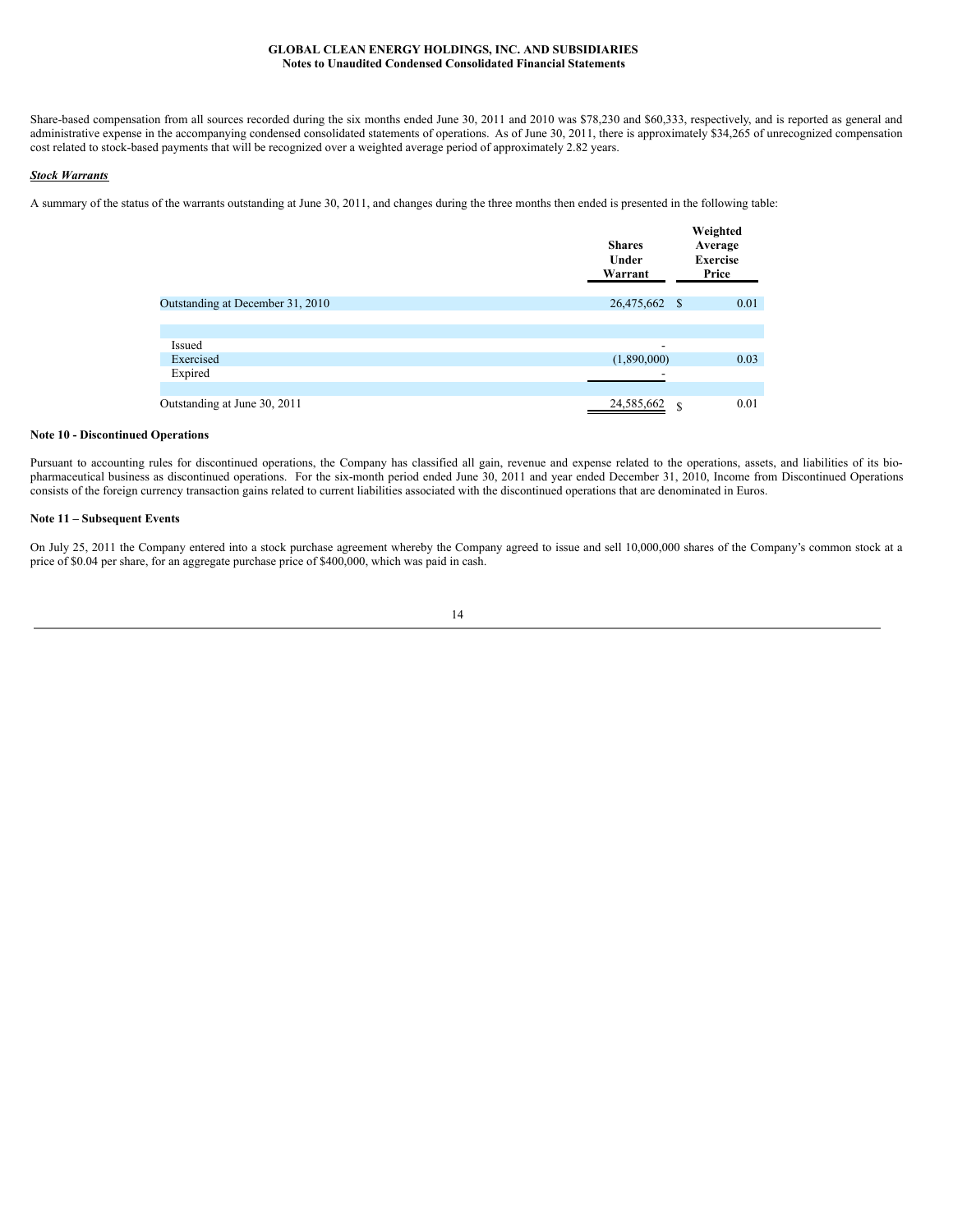#### **ITEM 2. MANAGEMENTS' DISCUSSION AND ANALYSIS OF FINANCIAL CONDITION AND RESULTS OF OPERATIONS.**

This Report, including any documents which may be incorporated by reference into this Report, contains "Forward-Looking Statements" within the meaning of Section 27A of the Securities Act of 1933, as amended, and Section 21E of the Securities Exchange Act of 1934, as amended. All statements other than statements of historical fact are "Forward-Looking Statements" for purposes of these provisions, including our plans to cultivate, produce and market non-food based feedstock for applications in the bio-fuels market, any projections of revenues or other financial items, any statements of the plans and objectives of management for future operations, any statements concerning proposed new products or services, any statements regarding future economic conditions or performance, and any statements of assumptions underlying any of the foregoing. All Forward-Looking Statements included in this document are made as of the date hereof and are based on information available to us as of such date. We assume no obligation to update any Forward-Looking Statement. In some cases, Forward-Looking Statements can be identified by the use of terminology such as "may," "will," "expects," "plans," "anticipates," "intends," "believes," "estimates," "potential," or "continue," or the negative thereof or other comparable terminology. Although we believe that the expectations reflected in the Forward-Looking Statements contained herein are reasonable, there can be no assurance that such expectations or any of the Forward-Looking Statements will prove to be correct, and actual results could differ materially from those projected or assumed in the Forward-Looking Statements. Future financial condition and results of operations, as well as any Forward-Looking Statements are subject to inherent risks and uncertainties, including any other factors referred to in our press releases and reports filed with the Securities and Exchange Commission. All subsequent Forward-Looking Statements attributable to the company or persons acting on its behalf are expressly qualified in their entirety by these cautionary statements. Additional factors that may have a direct *bearing on our operating results are described under "Risk Factors" and elsewhere in this report.*

#### **Introductory Comment**

Throughout this Quarterly Report on Form 10-Q, the terms "GCEH," "we," "us," "our," and "our company" refer to Global Clean Energy Holdings, Inc., a Delaware corporation (which used to be a Utah corporation until July 19, 2010), formerly known as Medical Discoveries, Inc., and, unless the context indicates otherwise, also includes: (i) MDI Oncology, Inc., a Delaware corporation, and a wholly-owned subsidiary; (ii) Global Clean Energy Holdings LLC, a wholly-owned Delaware limited liability company; (iii) Technology Alternatives, Limited, a wholly-owned subsidiary formed under the laws of Belize; and (iv) Global Energia Renovables, a wholly-owned subsidiary formed under the laws of Mexico. To the extent applicable, depending on the context of the disclosure, the terms ""we," "us," "our," and "our company" may also include GCE Mexico I, LLC a Delaware limited liability company, in which we manage and own approximately 50% of the common membership interests.

### Global Clean Energy Holdings, Inc. is not related to, or affiliated in any manner with "Global Clean Energy, Inc.", an unaffiliated public company. Readers are cautioned to confirm the entity that they are evaluating or in which they are making an investment before completing any such investment.

#### **Overview**

Global Clean Energy Holdings, Inc. ("GCEH") is a California-based energy agri-business focused on the development of non-food based bio-fuel feedstock. GCEH is focusing on the commercialization of oil and biomass derived from the seeds of *Jatropha curcas* ("Jatropha") - a native non-edible plant indigenous to many tropical and subtropical regions of the world, including Mexico, the Caribbean and Central America. Jatropha oil is high-quality plant oil used as a direct replacement for fossil fuels or as feedstock for the production of high quality first and second generation biofuels like bio-diesel, renewable diesel or bio-jet , which are direct replacements for diesel fuel and jet fuel.

Jatropha trees require less water and fertilizer than many conventional crops, and can be grown on land that is not suitable for the production of food. Jatropha oil is very high quality plant oil that is particularly well suited for the production of first and second generation biofuels. Without post processing, Jatropha oil can be used as a direct replacement for diesel and other fossil fuels in many applications. Bio-diesel and renewable-diesel is a diesel-equivalent, and bio-jet is a jet fuel-equivalent; both are processed fuels derived from biological sources (such as plant oils), which can be used as a replacement for fossil based fuels in diesel engines, jet engines or other fuel oil based combustion equipment.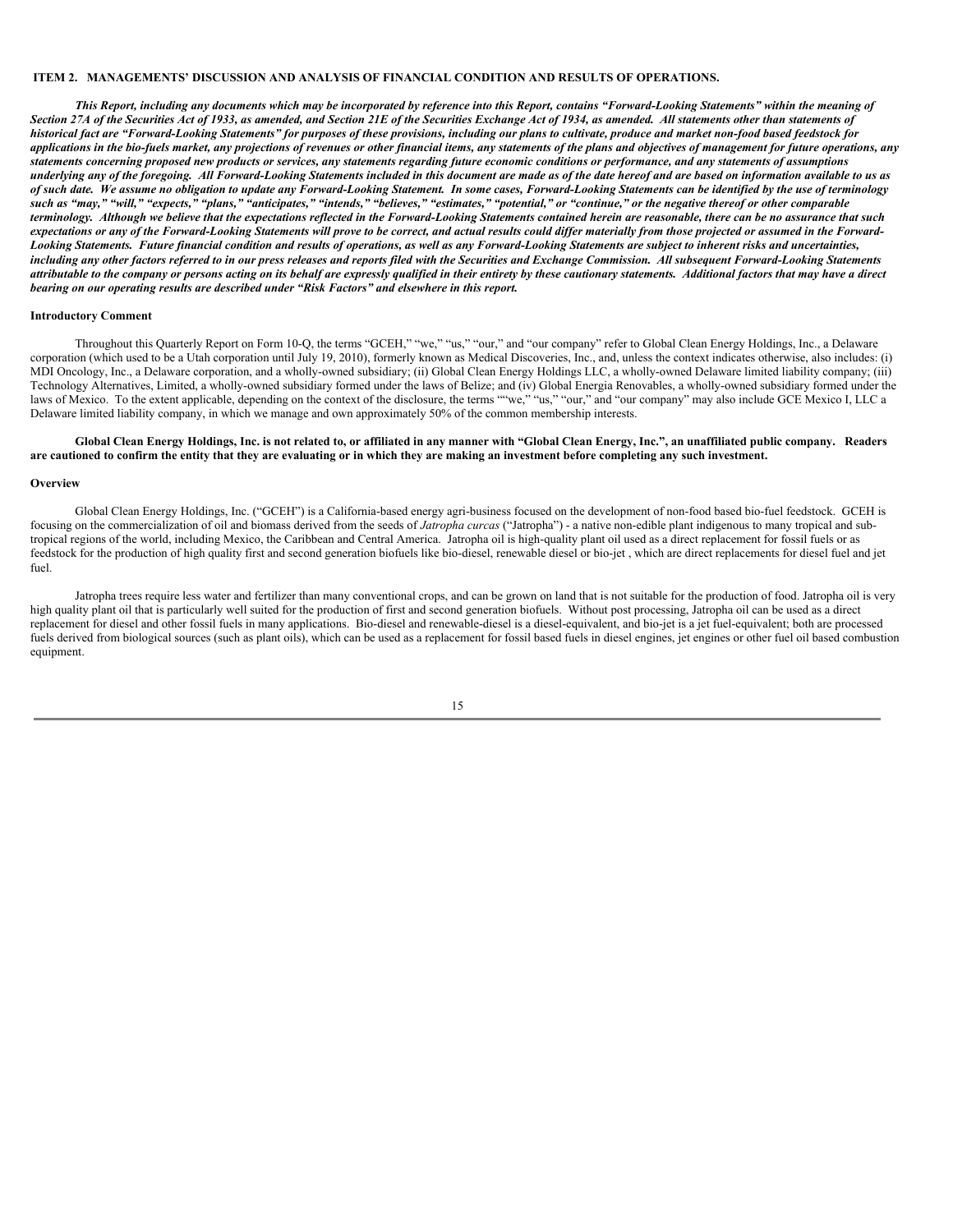Our business plan and current principal business activities include the planting, cultivation, harvesting and processing of Jatropha to generate plant based oils and biomass for use as replacements for fossil fuels. Our strategy is to leverage our agricultural operations management experience and specifically our Jatropha based bio-fuels knowledge, experience and capabilities through the following means:

- · Own and operate Jatropha farms for our own account.
- · Own, operate and manage Jatropha farms through joint ownership agreements. We currently operate two farms located in Mexico under joint ownership arrangements: the first farm comprises 5,149 acres; the second farm, consisting of 3,700 acres. The first farm is fully planted and is expected to produce its first commercial quantities of Jatropha seeds in 2011. We anticipate that the second farm will substantially be planted by the end of the third quarter of 2011.
- · Provide Jatropha farm development and management services to third party owners of Jatropha farms. We currently provide such development and advisory services and plan to greatly expand this initiative in the next 12 months.
- · Provide turnkey franchise operations for individuals and/or companies that wish to establish Jatropha farms in suitable geographical areas.

In addition to generating revenues from the sale of non-food based plant oils and biomass, our goal is to monetize the carbon credits from the farms we own and manage. Under the 1997 Kyoto Protocol, a worldwide carbon credit trading market has been established where sellers sell their excess carbon credits and buyers purchase the carbon credits they need to meet their greenhouse gas reduction requirements. We have commenced the certification process necessary to sell carbon credits, and in July 2011 we engaged a consulting firm to assist us with a feasibility study for developing carbon credits in a variety of markets. However, to date, we have not yet made any carbon credit sales.

#### **Organizational History/Current Operations**

This company was originally incorporated under the laws of the State of Utah on November 20, 1991. In 2007, we entered into bio-fuels business. On July 19, 2010, we changed our state of incorporation to the State of Delaware.

Our bio-fuels operations in Latin America are managed through our wholly owned subsidiary in Mexico, Globales Energia Renovables. Our principal farming operations are conducted on our two farms, consisting of an aggregate of 8,849 acres located near the town of Tizimin in the State of Yucatan, Mexico. The following is a summary of certain factors relevant to an understanding of the operations of the Tizimin farms:

- 1. The Jatropha plants in a portion of our 5,149 acre farm in Mexico have now matured sufficiently to produce larger quantities of seeds. As a result, we expect to have our first harvest of commercial quantities of Jatropha fruit in late 2011, and we expect to generate revenues from the commercial sale of Jatropha seeds/oil during 2011. Jatropha seeds can be harvested twice a year. Accordingly, as the trees that were planted during the past two years mature, our harvests of Jatropha seeds will increase, improving our future revenues from our Tizimin operations.
- 2. Our Tizimin operations are eligible for agricultural and other subsidies provided to certain farming operations by the federal government of Mexico. We have applied and have been approved for over \$900,000 in subsidies. To date we have received \$648,000 and expect to receive the balance in 2011 and 2012. In the first half of 2011, we received \$272,000 of those subsidies. These subsidies will help defray some of the initial start-up costs that we have incurred in establishing these farms.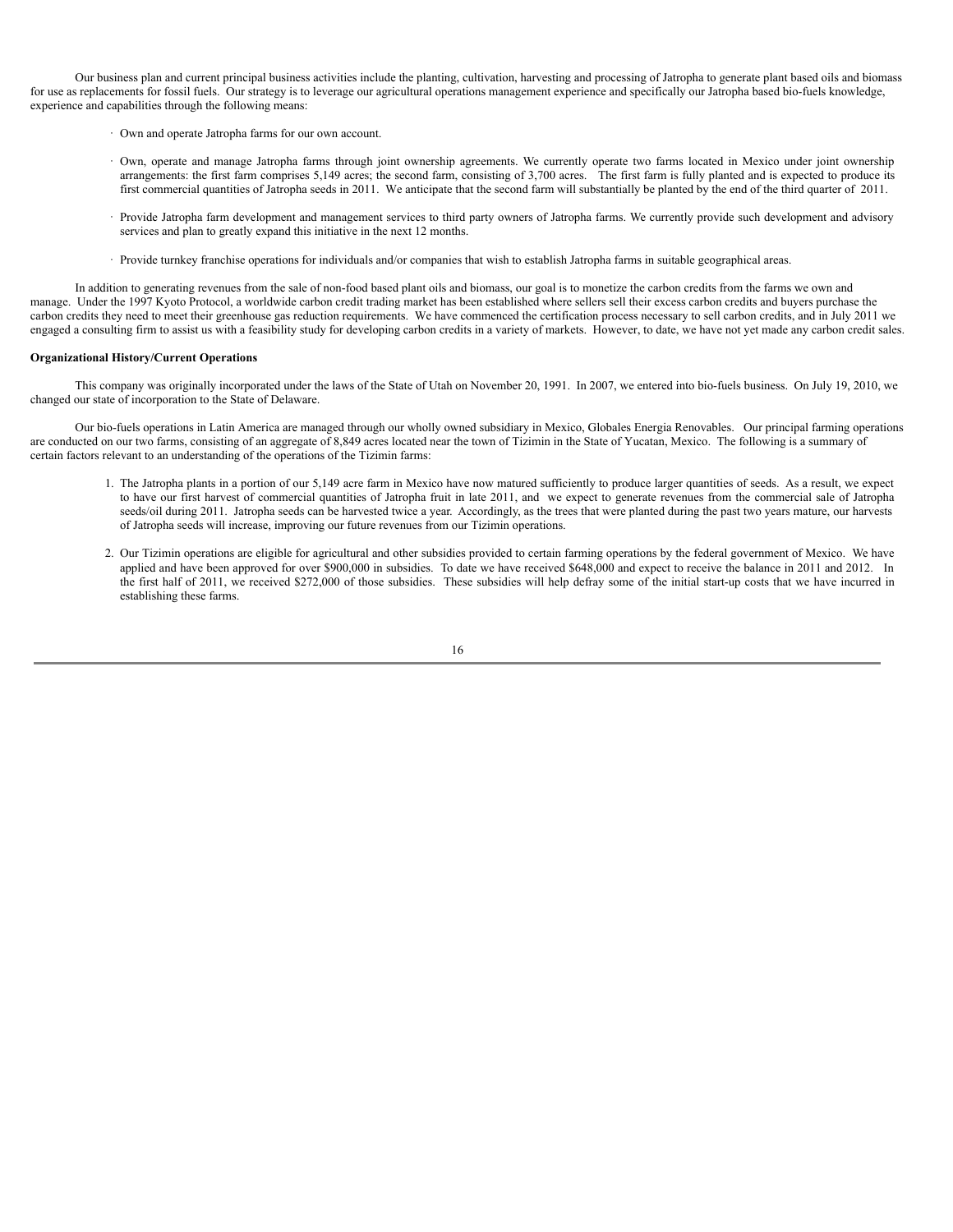- 3. We continue to operate two nurseries for new Jatropha trees in the Tizimin area, which provide seedlings for our new farm and any additional farms that we acquire or develop in the future. We can also sell seedlings from these nurseries to other Jatropha farmers or developers.
- 4. Fruit and seed handling, oil extraction facilities, germplasm resources, and sheep herding capabilities are all being expanded in anticipation of our expanding Jatropha operations. Oil extraction facilities are currently located on-site and we expect to relocate them to a new industrial site.
- 5. Our Tizimin farms are being developed for the purpose of producing feedstock for bio-fuels from Jatropha seeds. However, our development and cultivation of these farms has also enabled us to generate ancillary revenues from these operations. For example, we have received revenue from the sale of biomass (waste wood removed from our farms as the land is prepared for Jatropha planting), sales of sheep that graze on our lands and control weeds, and the sale of the presscake from the Jatropha seeds which remains after oil extraction.
- 6. Total capital paid for land, and for expenses and operations, since inception, for the two farms in the Tizimin area (through June 30, 2011) was \$12,148,600.
- 7. We also own a 400 acre Jatropha research farm in Belize. The Belize farm currently is inactive, and we are currently evaluating the future use and/or disposition of this farm. Research efforts have now been centralized at our farms near Tizimin, Mexico.

## **Critical Accounting Policies**

The preparation of financial statements in conformity with accounting principles generally accepted in the United States require management to make estimates and assumptions that affect the reported assets, liabilities, sales and expenses in the accompanying financial statements. Critical accounting policies are those that require the most subjective and complex judgments, often employing the use of estimates about the effect of matters that are inherently uncertain.

*Operational Company*. On October 1, 2009, we commenced our planned principal operations, which indicated that we were no longer subject to the accounting standards for accounting and reporting by development stage enterprises. Our financials therefore are presented for an operational company. However, new farm expenditures are reported as developmental stage enterprise cost until such time as all planting is materially completed and our planned principal operations for the farm commence.

*Agricultural Producer.* All costs incurred until the actual planting of Jatropha are capitalized as plantation development costs, and are included in "Property and Equipment" on the balance sheet. Plantation development costs are being accumulated in the balance sheet during the development period and will be accounted for in accordance with accounting standards for Agricultural Producers and Agricultural Cooperatives. The direct costs associated with each farm and the production of the Jatropha revenue streams have been deferred and accumulated as a noncurrent asset and are included in "Deferred Growing Costs" on the balance sheet. Other general costs without expected future benefits are expensed when incurred.

Certain other critical accounting policies, including the assumptions and judgments underlying them, are disclosed in Note A to the Consolidated Financial Statements included in the Annual Report on Form 10-K for the fiscal year ended December 31, 2010. However, we do not believe that there are any alternative methods of accounting for our operations that would have a material effect on our financial statements.

$$
17\,
$$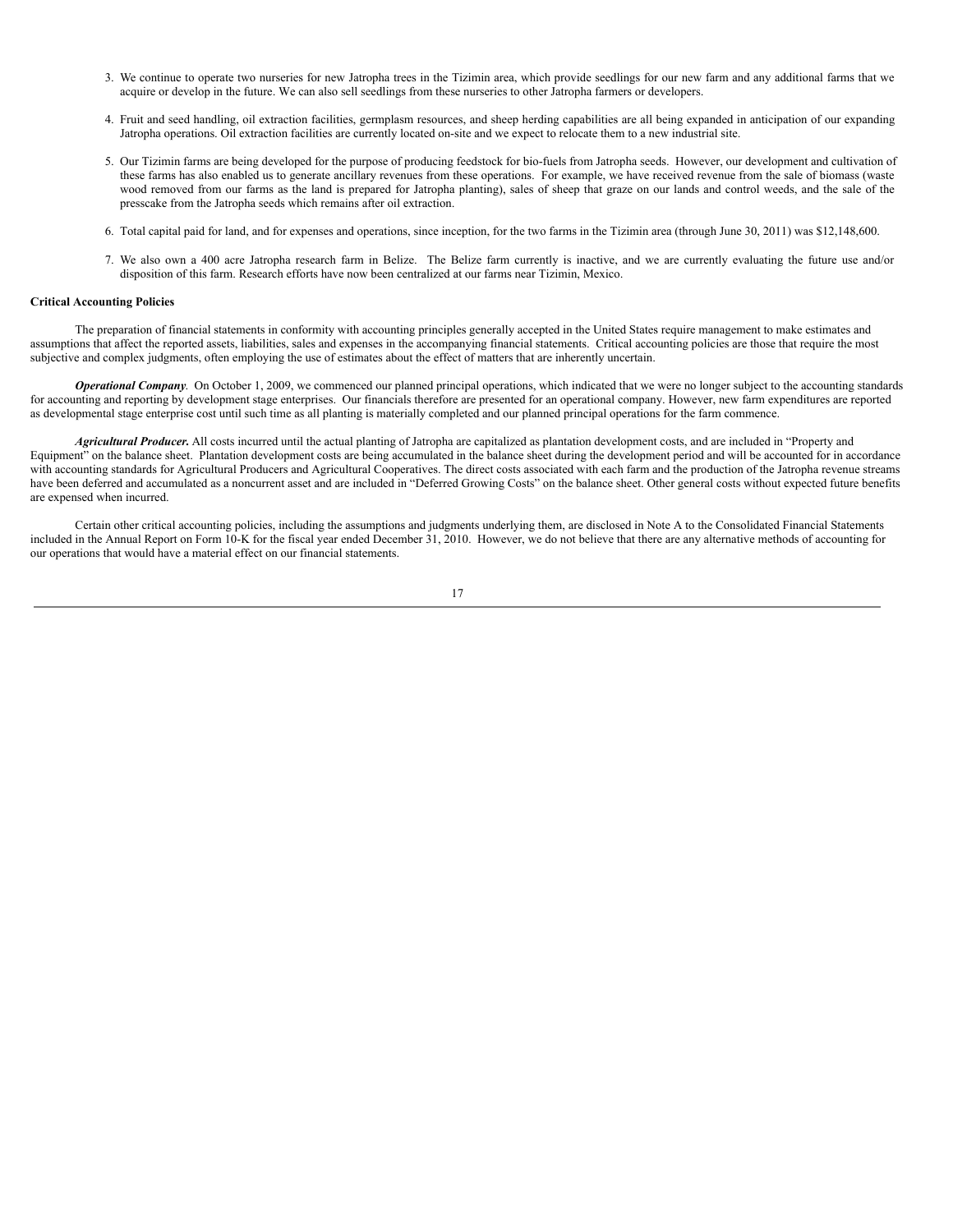#### **Results of Operations**

*Revenues and Gross Profit*. During the three and six months ended June 30, 2011 we recognized revenue of \$111,328 and \$371,552 as compared with \$71,864 and \$204,717 for the same period in 2010. The revenues that we generated in 2011 and 2010 represented (i) revenue from the sale of Jatropha oil (ii) fees for Jatropha related advisory services we rendered to third parties, (iii) subsidies from Government agencies, and (iv) sales of Jatropha seeds and other products (waste wood, Jatropha seed husks, etc.). The Jatropha plants that we have planted over the last three years are maturing and starting to produce commercial quantities of Jatropha fruit that will be harvested later this year. The increase in revenues compared with the same period in 2010 is the result of an increase in our Jatropha farm advisory services to third parties and, from revenues generated from the sale of our Jatropha farm products and the receipt of government subsidies. Our goal is to increase the amount of advisory and management services that we render to third parties in 2011 and beyond. In addition, some of the Jatropha trees that we first planted are maturing, and we anticipate that sales of Jatropha seeds will become a material source of revenues for our Mexico operations.

*General and Administrative Expenses.* Our general and administrative expenses related to the three and six months ended June 30, 2011 were \$518,665 and \$1,089,194 compared to \$490,333 and \$1,251,992 for the same period in 2010. General and administrative expense principally includes officer compensation; outside services, such as legal, accounting, and consulting expenses; share-based compensation; and other general expenses such as insurance, occupancy costs, travel, etc. The net decrease in general and administrative expenses for the six months ended June 30, 2011, compared to the prior year was principally the result of bonuses being accrued in the prior year. No such bonuses were accrued or paid in 2011. This decrease in general and administrative expenses was partially offset by an increase in administrative staffing and other administrative costs related to, and as a result of the continuing expansion of operations of our Tizimin farms.

*Plantation Operating Costs*. For the three and six months ended June 30, 2011, we recorded Plantation Operating Costs from the operations of the farms of \$18,140 and \$126,371, as compared with \$174,430 and \$449,438 in the same period in 2010. Even though operations have expanded, the decrease is related to better farm efficiency and more cost being deferred into the long term asset "Deferred Growing Cost". As costs related to the cultivation of the trees increase and are capitalized until the trees are mature, the Plantation Operating Costs may continue to decrease.

*Other Income/Expense*. The principal component of Other Income/Expense for the current period is Interest Expense. Interest Expense for the three and six months ended June 30, 2011, was \$124,272 and \$264,068. Interest Expense for the three and six months ended June 30, 2010 was \$105,235 and \$197,665. This increase in interest expense is primarily due to the increase in debt associated with the acquisition of additional land for our farm operations in Tizimin, Mexico. We currently own 8,850 acres of land in Mexico that is subject to interest bearing mortgages. Because we purchased additional land late in the first quarter of 2010, we did not pay interest on the additional mortgages during the entire first quarter of 2010.

*Income (Loss) from Discontinued Operations.* During the three and six months ended June 30, 2011, we recognized a loss from discontinued operations of \$9,421 and \$32,214, compared to gain from discontinued operations of \$36,026 and \$60,873 for the comparable period in 2010. The income or loss from discontinued operations for the three and six months ended June 30, 2011 and 2010 principally relates to foreign currency exchange rate gains or losses on liabilities associated with our former bio-pharmaceutical business, which are denominated in euros.

*Net loss attributable to the non-controlling interest*. Effective April 23, 2008, we entered into a limited liability company agreement to form GCE Mexico I, LLC, a Delaware limited liability company ("GCE Mexico"), with six investors (collectively, the "Investors"). Under GCE Mexico's agreement, the net loss allocated from Asideros 1 and Asideros 2 to GCE Mexico is then further allocated to the members of GCE Mexico according to the investment balances. We own 50% of the common membership interests in GCE Mexico. Accordingly, since the common membership interest did not make a direct capital contribution, all of the losses allocated to GCE Mexico have been further allocated to the preferred membership interest. The net loss attributable to the non-controlling interest in the accompanying Consolidated Statement of Operations represents the allocation of the net loss of GCE Mexico to the preferred membership interests.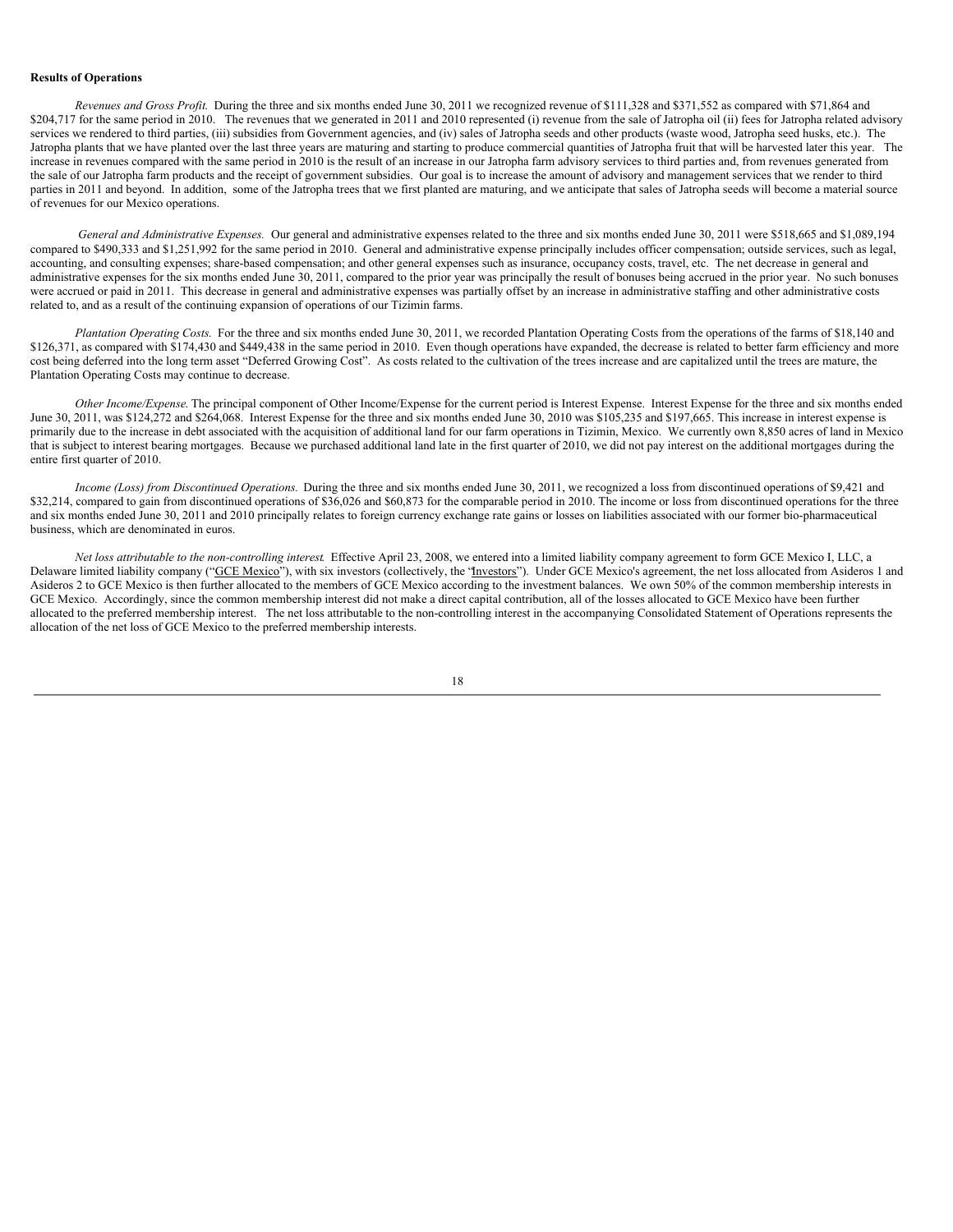*Net income/loss attributable to Global Clean Energy Holdings, Inc.*The Company recorded net loss of \$248,909 and \$453,385 for the three and six months ended June 30, 2011, as compared to a net income of \$82,878 for the three month period and net loss of \$299,500 for the same six-month period in 2010.

### **Liquidity and Capital Resources**

As of June 30, 2011, we had \$1,135,433 in cash or cash equivalents and had a working capital deficit of \$5,811,084, as compared with \$1,096,618 in cash and a working capital deficit of \$5,034,816 as of December 31, 2010. However, substantially all of our cash balances represent funds provided to us by the investors of GCE Mexico I, LLC for the operations of the Tizimin farms owned by Asideros 1 and Asideros 2 and, therefore, are not available to us for our working capital or other purposes, and are not available to us to reduce our indebtedness. In order to fund our short-term working capital needs, we will have to obtain additional funding from the sale of additional securities, additional borrowings, or from an increase in operating revenues. Outstanding indebtedness at June 30, 2011 totaled \$10,868,662. The existence of the foregoing working capital deficit and liabilities is expected to negatively impact our ability to obtain future equity or debt financing and the terms on which such additional financing, if available, can be obtained.

In order to fund our short-term working capital needs, in July 2011 we raised \$400,000 from the sale of 10,000,000 shares of our common stock (at a price of \$0.04 per share). These funds, together with anticipated fees and other revenues expected to be received from advisory services provided during the next twelve months, are expected to be sufficient to fund our working capital needs for the next twelve months. No assurance can, however, be given that the Company's expenses will not exceed current projections or that all projected revenues will be received and, therefore, that we will, in fact, have sufficient financial resources to fund our near-term operations.

To date, we have funded our operations primarily from loans we have obtained, from the proceeds of the sale of equity and debt securities of the Company, and from fees received from Jatropha related advisory and management services that we provide to third parties. We anticipate that we will continue to generate such consulting service fees in the near term. However, we do not have any long-term consulting agreements in place, nor do we have sufficient financial resources to fully fund our business plan (which includes the purchase of our own Jatropha farms and other capital outlays). Accordingly, we may need to raise funds in the future in order to continue to operate and in order to expand our operations in accordance with our business plan. Although we anticipate that revenues from our Jatropha farms in Mexico will significantly increase by the end of 2011 and thereafter, net cash generated from those operations will first have to be used to repay the capital contributed by the Investors (plus their preferred return), for a combined total of \$14,256,050 as of June 30, 2011. As a result, the improved operations of the Mexico farms will not produce short-term cash for this Company that we can use for working capital purposes or for the acquisition of additional Jatropha farms. In addition, our business plan calls for significant infusion of additional capital to establish additional Jatropha farms that are owned and operated for our own account in Mexico and other locations. Because of our negative working capital position, we currently do not have the funds necessary to acquire and cultivate additional farms for our own account. Accordingly, in order to increase our farm ownership and operations, we will have to obtain significant additional capital through the sale of equity and/or debt securities, the forward sale of Jatropha oil and carbon offset credits, and from other financing activities, such as strategic partnerships and joint ventures.

Effective July 2, 2009, we purchased all of the outstanding capital stock of Technology Alternatives Limited, a company formed under the laws of Belize ("TAL"), from its four shareholders. TAL owned and operated a 400-acre farm in subtropical Belize, Central America. The Belize farm currently is inactive, and we are currently evaluating the future use and/or disposition of this farm, including the possible sale of this asset. Jatropha research efforts that were conducted in Belize have now been centralized at our farms near Tizimin, Mexico.

Under the Stock Purchase Agreement, as amended, in consideration for the purchase of all of the shares of TAL, (i) promissory notes were issued by TAL to the four former owners as evidence of its indebtedness to them in the aggregate amount of \$516,139 Belize Dollars (US \$268,036 based on exchange rates in effect at July 2, 2009), and (ii) an aggregate of 8,952,757 unregistered shares of our common stock were issued to the four former owners. The promissory notes matured on July 15, 2011, and we did not repay the loans. The noteholders have not formally declared a default, nor have they taken any action to foreclose on the land. Management has requested that the note holders again extend the maturity date of these notes to provide us with sufficient time for the orderly desposition of this asset. Since the TAL promissory notes are secured by a mortgage on the 400-acre farm, our failure to pay these notes upon their maturity could result in the loss of that farm and our investment in the Belizean Jatropha farm. If we are able to sell the 400-acre land at the expected current fair market value, we anticipate that we will be able to fully repay the loans and realize a return on our investment.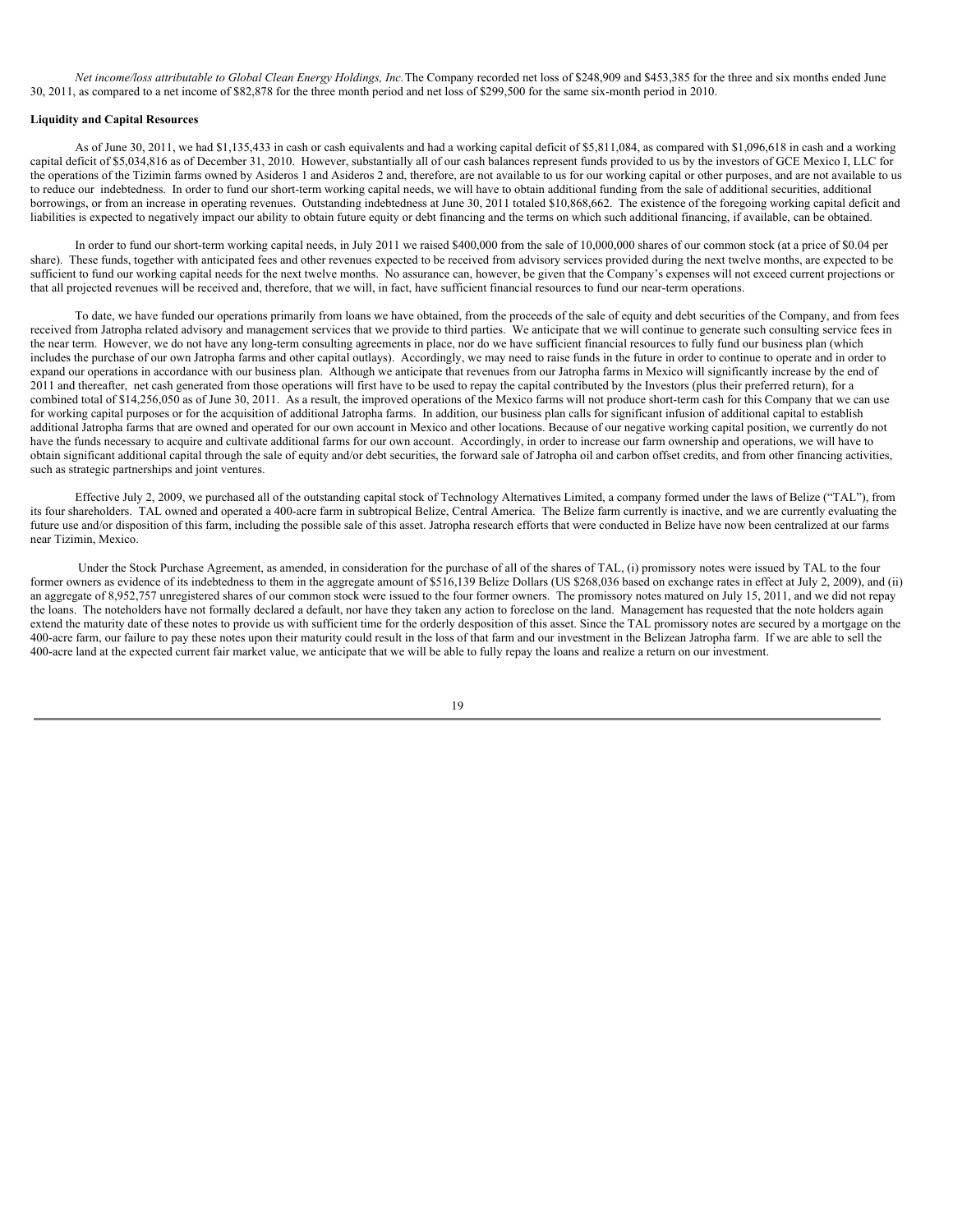While we have commenced negotiations with various third parties to obtain additional funding from strategic partnerships and for the sale of carbon credits, no assurance can be given that we will be able to enter into any agreements to obtain funding, sell carbon credits or form additional strategic partnerships. We have submitted an application for funding to the Overseas Private Investment Corporation, ("OPIC"), an agency of the United States government that helps U.S. businesses invest overseas, fosters economic development in new and emerging markets, and assists the private sector in managing risks associated with foreign direct investment. The Company is applying to OPIC for up to \$19 million of loans to fund the expansion of our existing Jatropha farms in Mexico. We anticipate that a decision will be made regarding the OPIC application later in 2011. If approved, initial funding could commence within six months of final approval. However, the Company can make no assurance if the OPIC application will be approved or when, if ever, such funding will be made available.

We presently do not have any available credit, bank financing or other external sources of liquidity. In the absence of additional outside funding (including from OPIC, proceeds from the sale of our securities or entering into other joint venture relationships), we do not have the ability to expand our business or acquire additional Jatropha farms. If we issue additional equity or debt securities to fund our future capital needs, stockholders may experience additional dilution or the new equity securities may have rights, preferences or privileges senior to those of existing holders of our common stock. Should we not be able to increase the amount of revenues we receive from our advisory services and/or raise additional debt or equity funding, we will have to scale back our current and proposed operations or take other actions to preserve our on-going operations.

On December 22, 2009, we sold all patents, rights, and data associated with our legacy pharmaceutical assets for 350,000 Euros and a revenue sharing arrangement that could pay up to 2,000,000 Euros should such legacy pharmaceutical assets ever be commercialized by the buyer. Although we are hopeful that the legacy pharmaceutical assets will be commercialized, no assurance can be given if or when any additional cash will be provided to the Company from the pharmaceutical assets that we sold. We will continue to maintain a security interest in such assets until the final 2,000,000 Euro payment is made to the Company, if ever. This contingent right to receive future payments will not affect our short-term liquidity position.

Inflation and changing prices have had no effect on our continuing operations over our two most recent fiscal years.

We have no off-balance sheet arrangements as defined in Item 303(a) of Regulation S-K.

#### **ITEM 3. QUANTITATIVE AND QUALITATIVE DISCLOSURES ABOUT MARKET RISK.**

Not applicable.

## **ITEM 4. CONTROLS AND PROCEDURES.**

We maintain disclosure controls and procedures that are designed to ensure that information required to be disclosed in the reports that we file with, or submit to, the Securities and Exchange Commission (the "SEC") under the Securities Exchange Act of 1934 (the "Exchange Act") is recorded, processed, summarized and reported within the time periods specified in the SEC's rules and forms and that such information is accumulated and communicated to our management, including our chief executive and financial officers, as appropriate, to allow timely decisions regarding required disclosure. As required by SEC Rule 13a-15(b), we carried out an evaluation, under the supervision and with the participation of our management, including our chief executive and financial officers, of the effectiveness of the design and operation of our disclosure controls and procedures as of the end of the period covered by this report. Based on that evaluation, our chief executive and financial officers concluded that our disclosure controls and procedures were effective as of the end of the period covered by this report.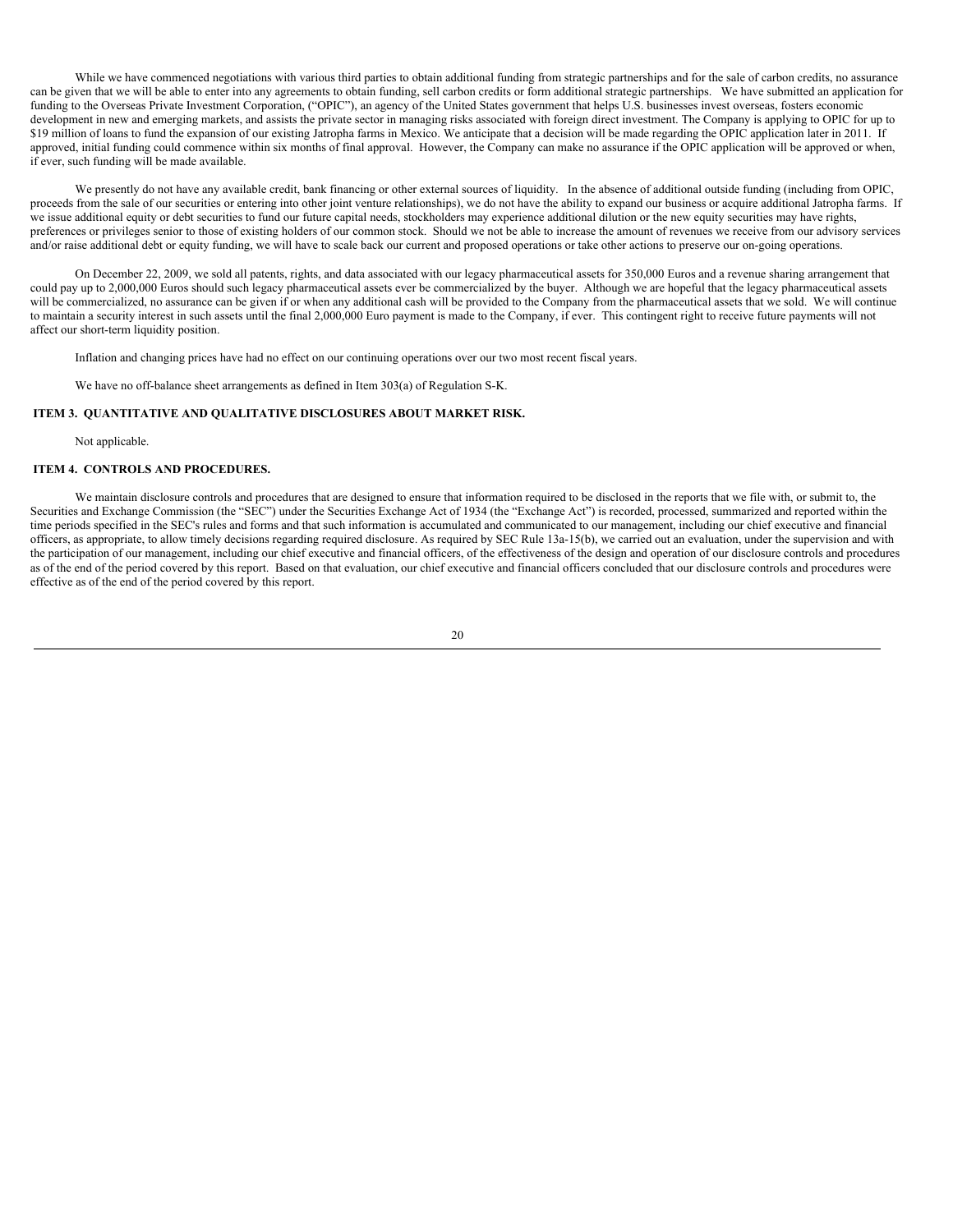Based upon our evaluation, we also concluded that there was no change in our internal control over financial reporting during our most recent fiscal quarter that has materially affected, or is reasonably likely to materially affect, our internal control over financial reporting.

#### **PART II**

### **ITEM 1. LEGAL PROCEEDINGS.**

On July 15, 2011, Dee Burgess, a former consultant of Medical Discoveries, Inc. (the name of our company until changed in connection with our new Jatropha business), refiled a complaint against the Company in the Third Judicial District Court, State of Utah. This complaint was originally filed in July 2010 but never served against the Company. The complaint alleges that Ms. Burgess is owed \$80,000 for services allegedly provided to the Company in 2004, 2005, and 2006. The Company disputes this claim.

## **ITEM 1A. RISK FACTORS.**

Information regarding risk factors appears under "Risk Factors" included in Item 1A, Part I, and under Item 7, Management's Discussion and Analysis of Financial Condition and Results of Operations, of our Annual Report on Form 10-K for the year ended December 31, 2010. Except as set forth below, there have been no material changes from the risk factors previously disclosed in the above-mentioned periodic report.

*Foreclosure of Belizean Jatropha Farm*. We currently owe the four former owners of our 400-acre farm in Belize, Central America, loans in the aggregate amount of \$516,139 Belize Dollars (US \$256,356 based on exchange rates in effect at August 1, 2011), which loans are secured by a lien on the 400-acre farm. We are currently considering an orderly disposition of this land that will enable us to repay the loans and realize a gain on our investment. However, the promissory notes matured and were due and payable on July 15, 2011. We did not repay these loans, and these loans are now in default. The holders of these notes have not yet declared a formal default and have not taken any action to foreclose. The holders of the loans have previously voluntarily agreed to extend the maturity date of these loans, and we have again requested that the maturity date of these notes be extended in order to provide us with sufficient time for the orderly sale of the farm land. No assurance can, however, be given that the maturity date will be extended and that the four owners will not proceed with a foreclosure of their security. Should the former owners foreclose and sell the land in a foreclosure sale for less than the current market value, or for less than the amount owed to them under their promissory notes, we would lose our equity and our investment in the Belizean Jatropha farm.

#### **ITEM 2. UNREGISTERED SALES OF EQUITY SECURITIES AND USE OF PROCEEDS.**

During the three-month period ended June 30, 2011 there were three issues of unregistered shares that were not previously reported in a Current Report on Form 8-K.

On April 5, 2011 we issued 625,000 shares as share-based compensation for a consulting agreement. We recorded \$13,125 as share-based compensation expense. The sale of the 625,000 was exempt from registration pursuant to Section 4(2) of the Securities Act of 933, as amended.

On April 25, 2011 an accredited investor in the Company exercised a Warrant for 945,000 shares at \$.03 per share for net cash proceeds paid to the Company of \$28,350. The sale of the 945,000 was exempt from registration pursuant to Section 4(2) of the Securities Act of 933, as amended.

On May 31, 2011 an accredited investor in the Company exercised a Warrant for 945,000 shares at \$.03 per share for net cash proceeds paid to the Company of \$28,350. The sale of the 945,000 was exempt from registration pursuant to Section 4(2) of the Securities Act of 933, as amended.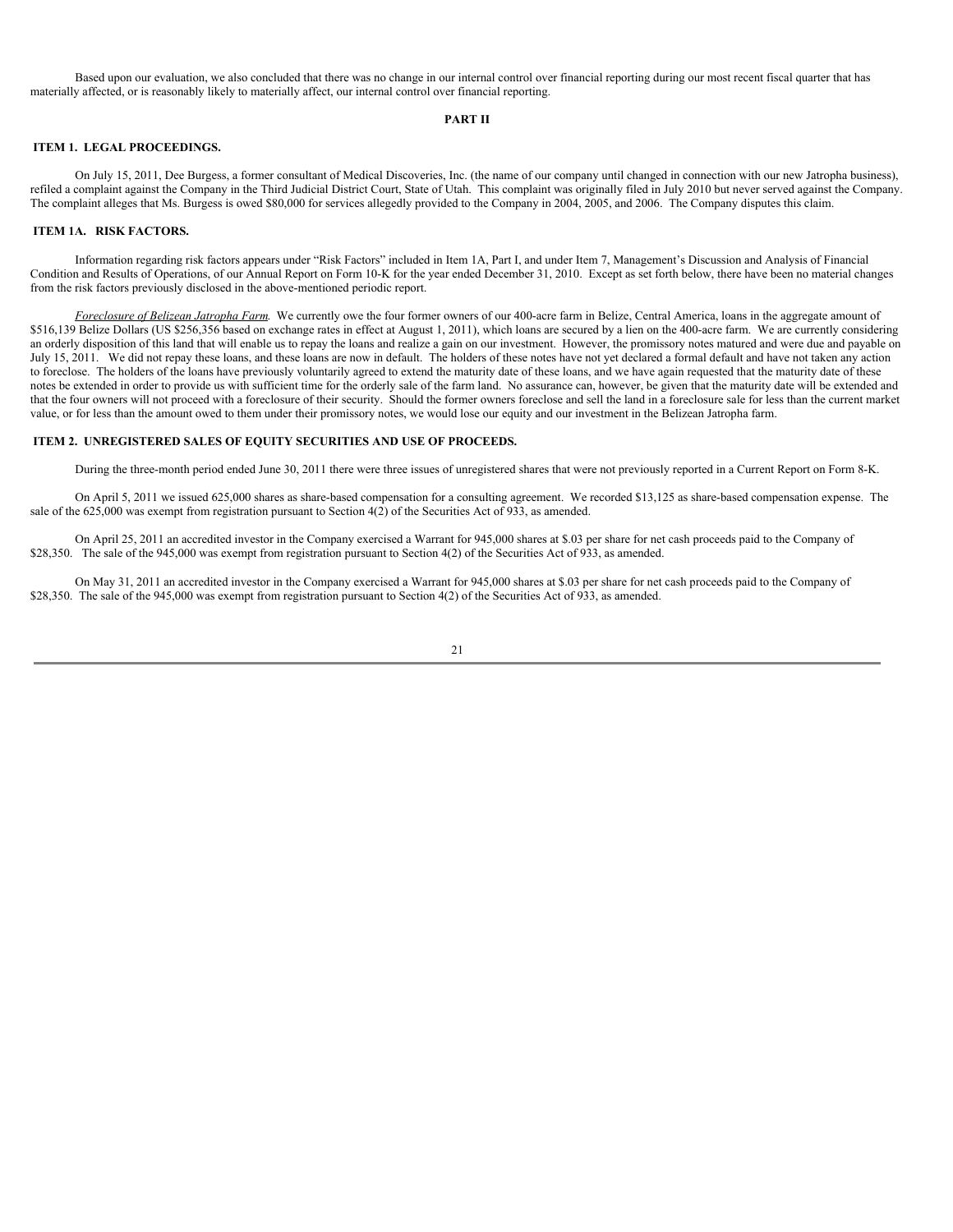## **ITEM 3. DEFAULTS UPON SENIOR SECURITIES.**

Not applicable

## **ITEM 4. REMOVED AND RESERVED.**

## **ITEM 5. OTHER INFORMATION**

Not applicable.

## **ITEM 6. EXHIBITS**

- 31.1 Rule 13a-14(a) Certification, as adopted pursuant to Section 302 of the Sarbanes-Oxley Act of 2002
- 31.2 Rule 13a-14(a) Certification, as adopted pursuant to Section 302 of the Sarbanes-Oxley Act of 2002
- 32.1 Certification pursuant to 18 U.S.C. Section 1350, as adopted pursuant to Section 906 of the Sarbanes-Oxley Act of 2002<br>32.2 Certification pursuant to 18 U.S.C. Section 1350, as adopted pursuant to Section 906 of the S
- 32.2 Certification pursuant to 18 U.S.C. Section 1350, as adopted pursuant to Section 906 of the Sarbanes-Oxley Act of 2002

The foregoing certification is being furnished to the Securities and Exchange Commission as an Exhibit to the Form 10-Q and shall not be considered filed as part of the Form 10-Q.

- 101. INS XBRL Instance Document<br>101. SCH XBRL Taxonomy Extension
- 101.SCH XBRL Taxonomy Extension Schema<br>101.CAL XBRL Taxonomy Extension Calculat
- 101.CAL XBRL Taxonomy Extension Calculation<br>101.DEF XBRL Taxonomy Extension Definition
- 101.DEF XBRL Taxonomy Extension Definition<br>101.LAB XBRL Taxonomy Extension Label
- 101.LAB XBRL Taxonomy Extension Label<br>101.PRE XBRL Taxonomy Extension Preser XBRL Taxonomy Extension Presentation
- 

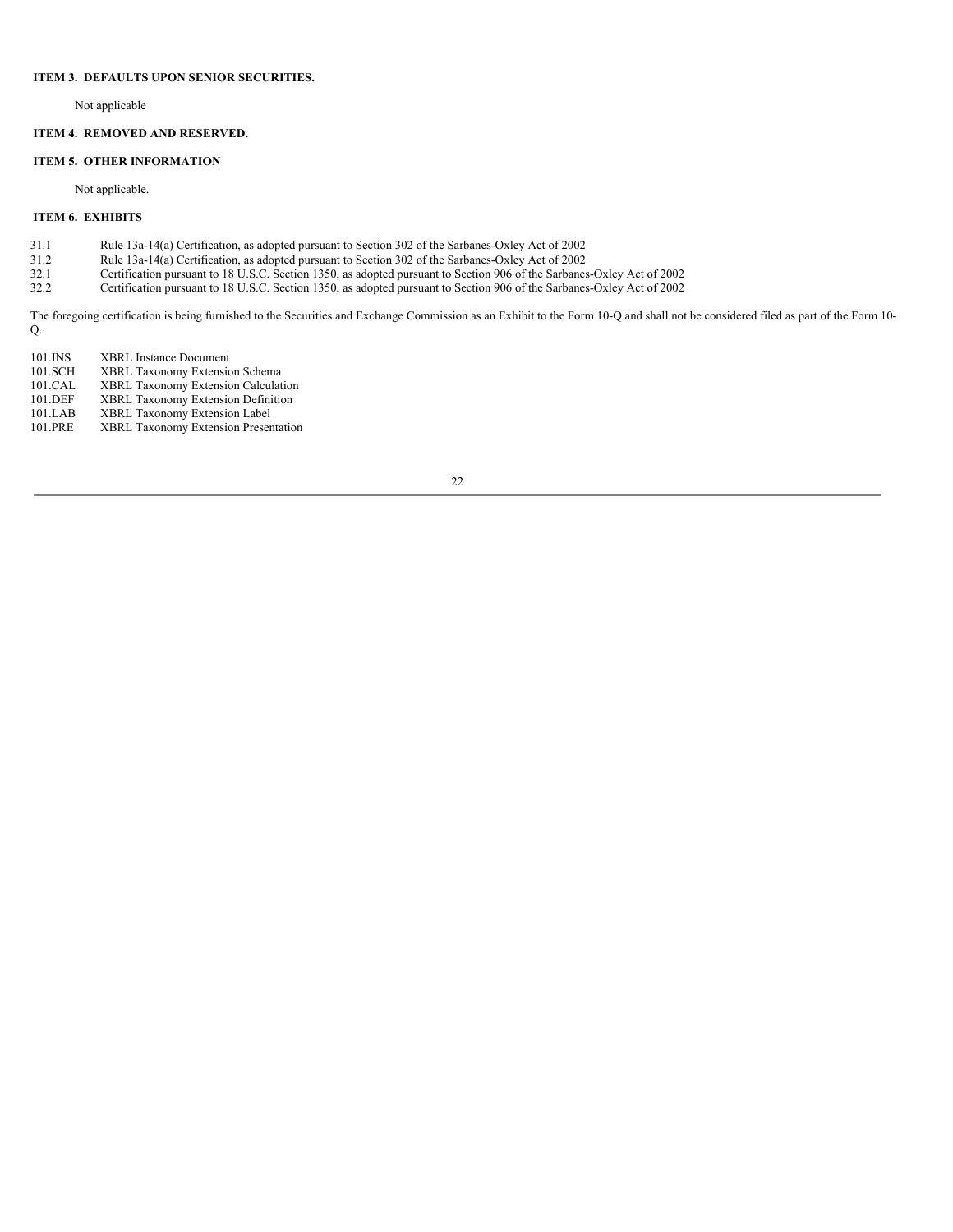# **SIGNATURES**

In accordance with Section 13 or 15(d) of the Securities Exchange Act of 1934, the registrant caused this report to be signed on its behalf by the undersigned, thereunto duly authorized.

Dated: August 10, 2011 GLOBAL CLEAN ENERGY HOLDINGS, INC.

By: /s/ BRUCE K. NELSON

Bruce K. Nelson Chief Financial Officer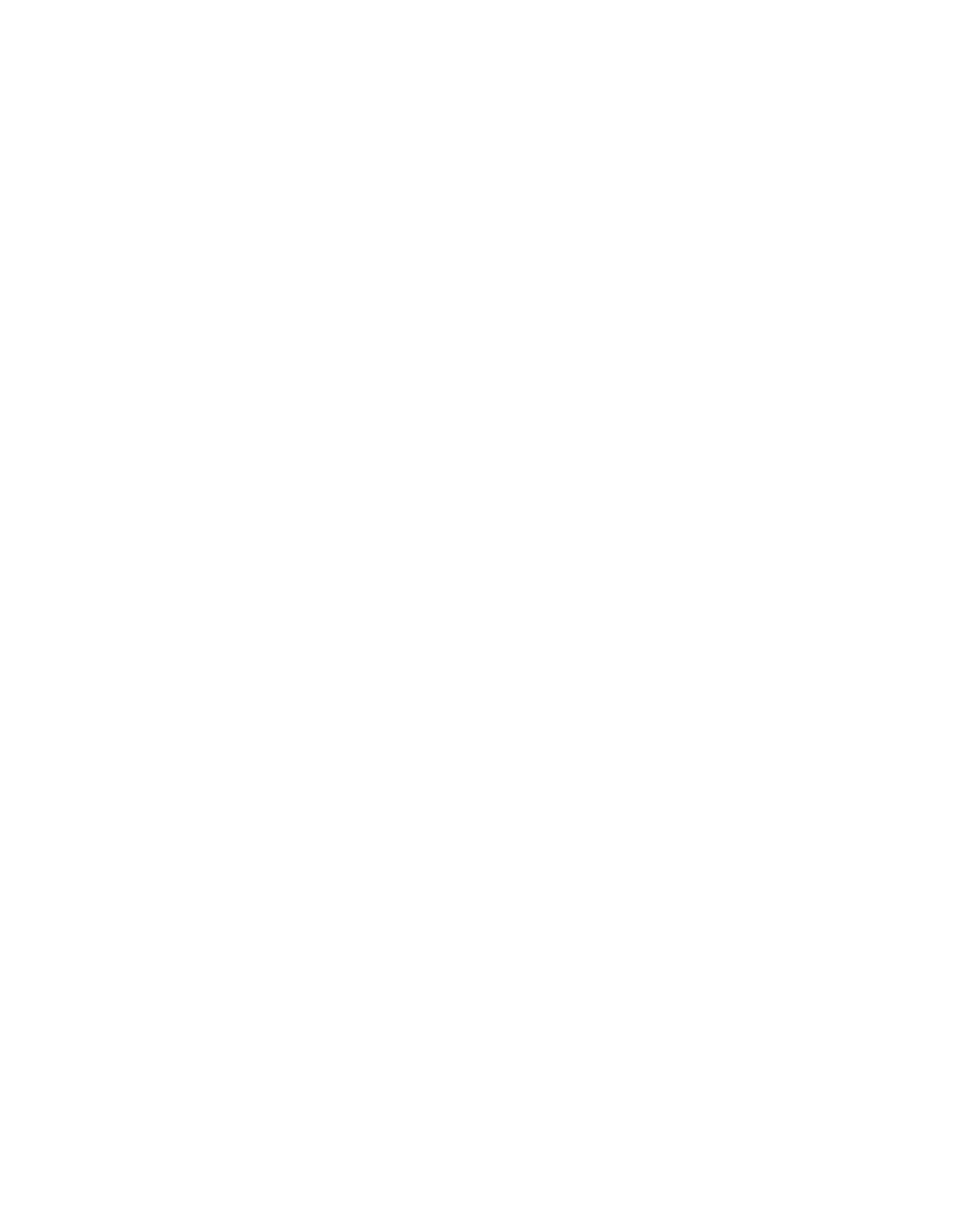## **CERTIFICATIONS PURSUANT TO SECTION 302 OF THE SARBANES-OXLEY ACT OF 2002**

I, Richard Palmer, certify that:

- 1. I have reviewed this report on Form 10-Q of Global Clean Energy Holdings, Inc.;
- 2. Based on my knowledge, this report does not contain any untrue statement of a material fact or omit to state a material fact necessary to make the statements made, in light of the circumstances under which such statements were made, not misleading with respect to the period covered by this report;
- 3. Based on my knowledge, the financial statements, and other financial information included in this report, fairly present in all material respects the financial condition, results of operations and cash flows of the registrant as of, and for, the periods presented in this report;
- 4. The registrant's other certifying officer(s) and I are responsible for establishing and maintaining disclosure controls and procedures (as defined in Exchange Act Rules 13a-15(e) and 15d-15(e)) and internal control over financial reporting (as defined in Exchange Act Rules 13a-15(f) and 15d-15(f)) for the registrant and have:
	- (a) Designed such disclosure controls and procedures, or caused such disclosure controls and procedures to be designed under our supervision, to ensure that material information relating to the registrant, including its consolidated subsidiaries, is made known to us by others within those entities, particularly during the period in which this quarterly report is being prepared;
	- (b) Designed such internal control over financial reporting, or caused such internal control over financial reporting to be designed under their supervision, to provide reasonable assurance regarding the reliability of financial reporting and the preparation of financial statements for external purposes in accordance with generally accepted accounting principles;
	- (c) Evaluated the effectiveness of the registrant's disclosure controls and procedures and presented in this report our conclusions about the effectiveness of the disclosure controls and procedures, as of the end of the period covered by this report based on such evaluation; and
	- (d) Disclosed in this report any change in the registrant's internal control over financial reporting that occurred during the registrant's most recent fiscal quarter (the registrant's fourth fiscal quarter in the case of an annual report) that has materially affected, or is reasonably likely to materially affect, the registrant's internal control over financial reporting.
- 5. The registrant's other certifying officer(s) and I have disclosed, based on our most recent evaluation of internal control over financial reporting, to the registrant's auditors and the audit committee of registrant's board of directors (or persons performing the equivalent functions):
	- (a) All significant deficiencies and material weaknesses in the design or operation of internal control over financial reporting which are reasonably likely to adversely affect the registrant's ability to record, process, summarize and report financial information; and
	- (b) Any fraud, whether or not material, that involves management or other employees who have a significant role in the registrant's internal control over financial reporting.

Dated: August 10, 2011

By: /s/ RICHARD PALMER Richard Palmer

Chief Executive Officer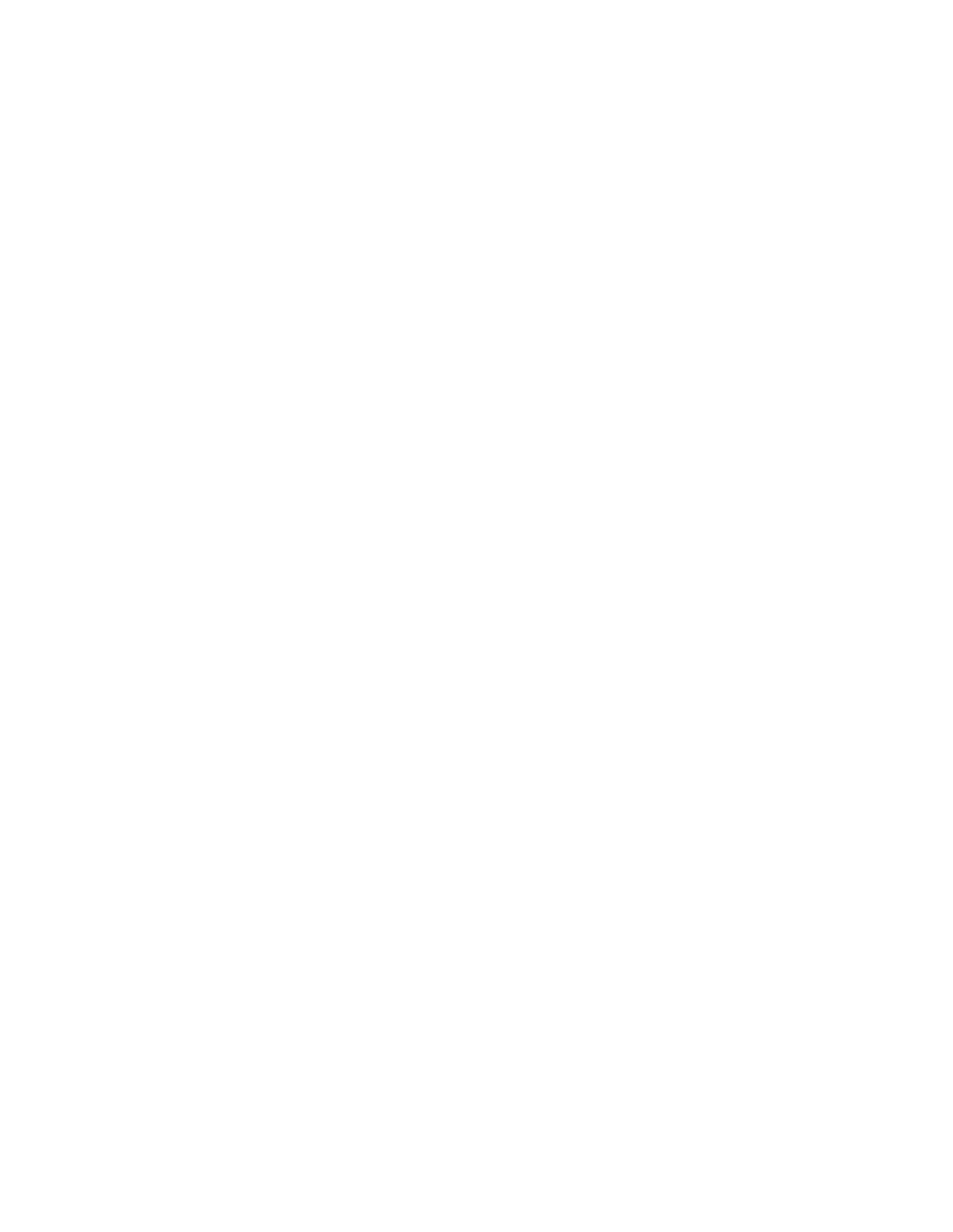## **CERTIFICATIONS PURSUANT TO SECTION 302 OF THE SARBANES-OXLEY ACT OF 2002**

I, Bruce Nelson, certify that:

- 1. I have reviewed this report on Form 10-Q of Global Clean Energy Holdings, Inc.;
- 2. Based on my knowledge, this report does not contain any untrue statement of a material fact or omit to state a material fact necessary to make the statements made, in light of the circumstances under which such statements were made, not misleading with respect to the period covered by this report;
- 3. Based on my knowledge, the financial statements, and other financial information included in this report, fairly present in all material respects the financial condition, results of operations and cash flows of the registrant as of, and for, the periods presented in this report;
- 4. The registrant's other certifying officer(s) and I are responsible for establishing and maintaining disclosure controls and procedures (as defined in Exchange Act Rules 13a-15(e) and 15d-15(e)) and internal control over financial reporting (as defined in Exchange Act Rules 13a-15(f) and 15d-15(f)) for the registrant and have:
	- (a) Designed such disclosure controls and procedures, or caused such disclosure controls and procedures to be designed under our supervision, to ensure that material information relating to the registrant, including its consolidated subsidiaries, is made known to us by others within those entities, particularly during the period in which this quarterly report is being prepared;
	- (b) Designed such internal control over financial reporting, or caused such internal control over financial reporting to be designed under their supervision, to provide reasonable assurance regarding the reliability of financial reporting and the preparation of financial statements for external purposes in accordance with generally accepted accounting principles;
	- (c) Evaluated the effectiveness of the registrant's disclosure controls and procedures and presented in this report our conclusions about the effectiveness of the disclosure controls and procedures, as of the end of the period covered by this report based on such evaluation; and
	- (d) Disclosed in this report any change in the registrant's internal control over financial reporting that occurred during the registrant's most recent fiscal quarter (the registrant's fourth fiscal quarter in the case of an annual report) that has materially affected, or is reasonably likely to materially affect, the registrant's internal control over financial reporting.
- 5. The registrant's other certifying officer(s) and I have disclosed, based on our most recent evaluation of internal control over financial reporting, to the registrant's auditors and the audit committee of registrant's board of directors (or persons performing the equivalent functions):
	- (a) All significant deficiencies and material weaknesses in the design or operation of internal control over financial reporting which are reasonably likely to adversely affect the registrant's ability to record, process, summarize and report financial information; and
	- (b) Any fraud, whether or not material, that involves management or other employees who have a significant role in the registrant's internal control over financial reporting.

Dated: August 10, 2011

By: /s/ BRUCE NELSON Bruce Nelson

Chief Financial Officer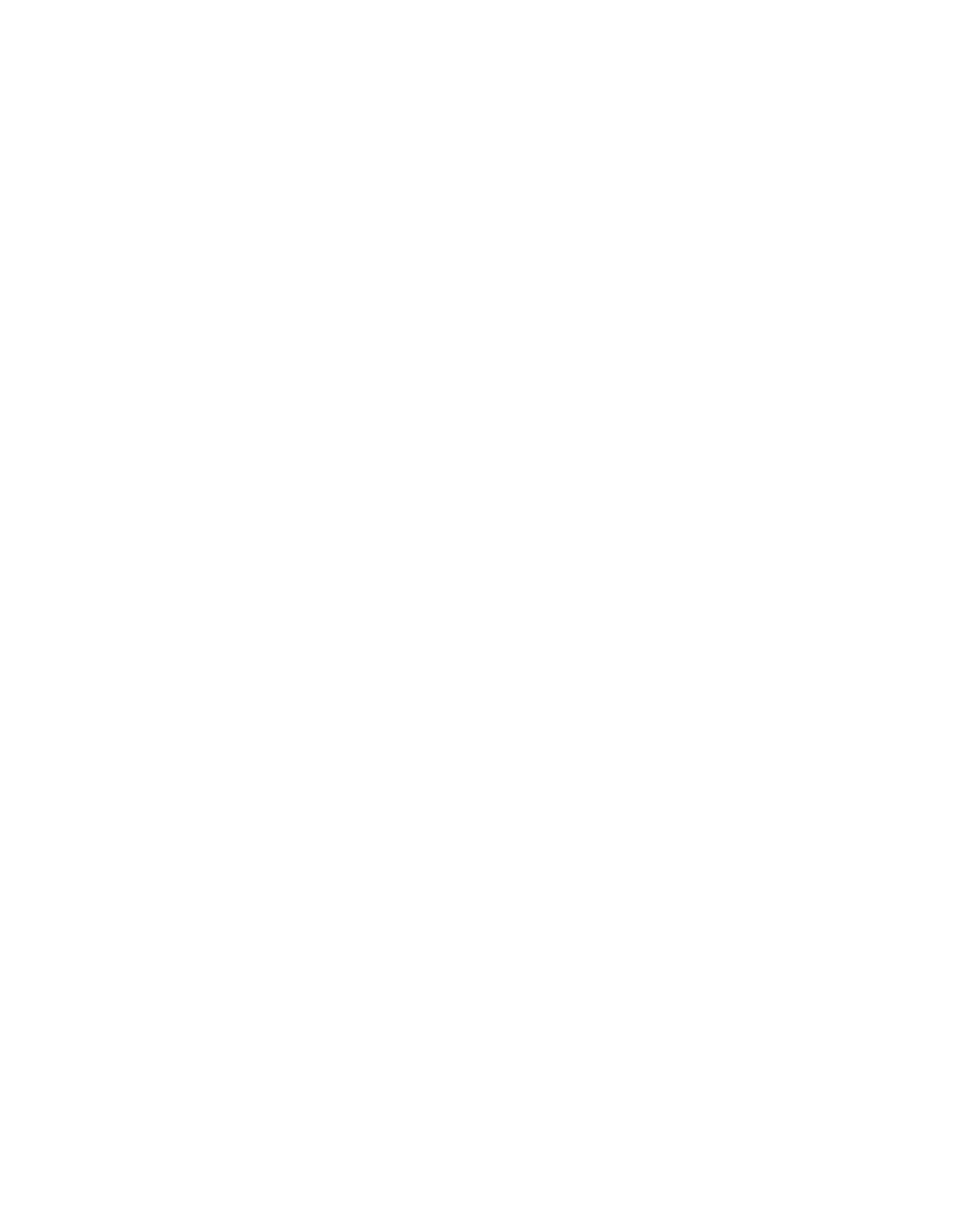## **CERTIFICATION PURSUANT TO 18 U.S.C. SECTION 1350, AS ADOPTED PURSUANT TO SECTION 906 OF THE SARBANES-OXLEY ACT OF 2002**

Pursuant to 18 U.S.C. § 1350, as created by Section 906 of the Sarbanes-Oxley Act of 2002, the undersigned officer of Global Clean Energy Holdings, Inc. (the "Company") hereby certifies that, to the best of his knowledge:

- (i) The Quarterly Report on Form 10-Q of the Company for the quarter ended June 30, 2011 (the "Report") fully complies with the requirements of Section 13(a) or Section 15(d), as applicable, of the Securities Exchange Act of 1934, as amended; and
- (ii) The information contained in the Report fairly presents, in all material respects, the financial condition and results of operations of the Company.

Dated: August 10, 2011 By: /s/ RICHARD PALMER

Richard Palmer Chief Executive Officer